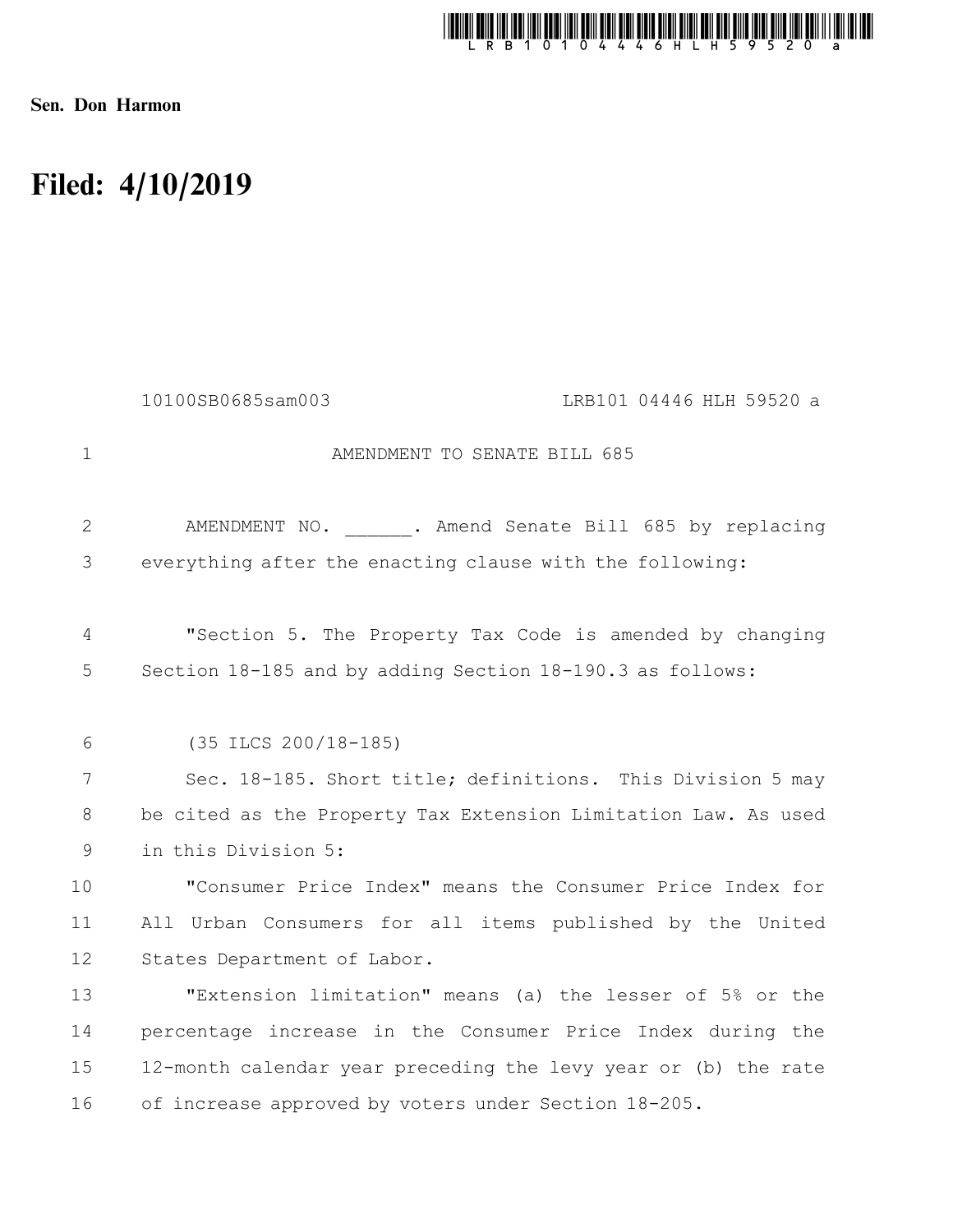"Affected county" means a county of 3,000,000 or more inhabitants or a county contiguous to a county of 3,000,000 or more inhabitants. 1 2 3

"Taxing district" has the same meaning provided in Section 1-150, except as otherwise provided in this Section. For the 1991 through 1994 levy years only, "taxing district" includes only each non-home rule taxing district having the majority of its 1990 equalized assessed value within any county or counties contiguous to a county with 3,000,000 or more inhabitants. Beginning with the 1995 levy year, "taxing district" includes only each non-home rule taxing district subject to this Law before the 1995 levy year and each non-home rule taxing district not subject to this Law before the 1995 levy year having the majority of its 1994 equalized assessed value in an affected county or counties. Beginning with the levy year in which this Law becomes applicable to a taxing district as provided in Section 18-213, "taxing district" also includes those taxing districts made subject to this Law as provided in Section 18-213. 4 5 6 7 8 9 10 11 12 13 14 15 16 17 18 19

"Aggregate extension" for taxing districts to which this Law applied before the 1995 levy year means the annual corporate extension for the taxing district and those special purpose extensions that are made annually for the taxing district, excluding special purpose extensions: (a) made for the taxing district to pay interest or principal on general obligation bonds that were approved by referendum; (b) made for 20 21 22 23 24 25 26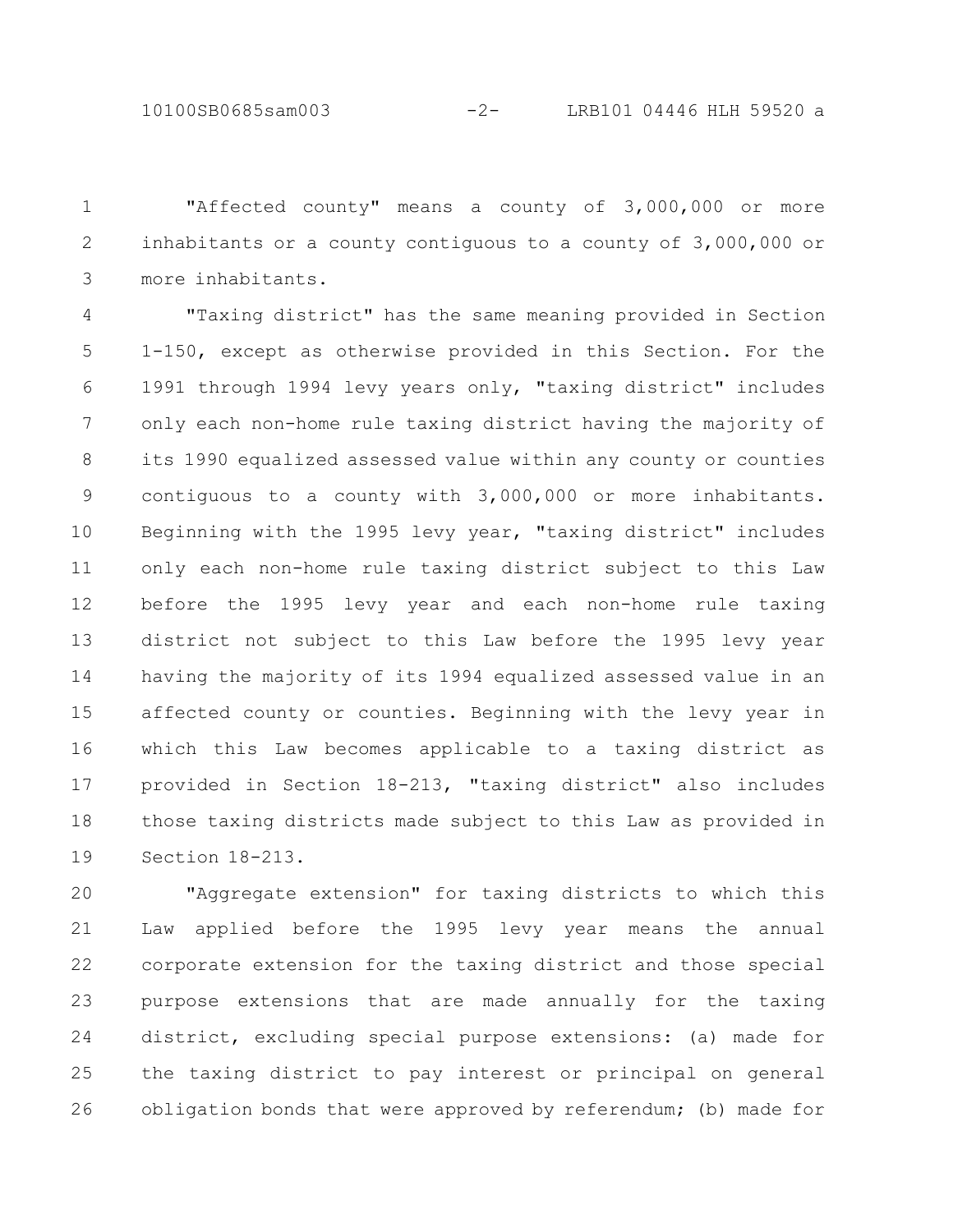10100SB0685sam003 -3- LRB101 04446 HLH 59520 a

any taxing district to pay interest or principal on general obligation bonds issued before October 1, 1991; (c) made for any taxing district to pay interest or principal on bonds issued to refund or continue to refund those bonds issued before October 1, 1991; (d) made for any taxing district to pay interest or principal on bonds issued to refund or continue to refund bonds issued after October 1, 1991 that were approved by referendum; (e) made for any taxing district to pay interest or principal on revenue bonds issued before October 1, 1991 for payment of which a property tax levy or the full faith and credit of the unit of local government is pledged; however, a tax for the payment of interest or principal on those bonds shall be made only after the governing body of the unit of local government finds that all other sources for payment are insufficient to make those payments; (f) made for payments under a building commission lease when the lease payments are for the retirement of bonds issued by the commission before October 1, 1991, to pay for the building project; (g) made for payments due under installment contracts entered into before October 1, 1991; (h) made for payments of principal and interest on bonds issued under the Metropolitan Water Reclamation District Act to finance construction projects initiated before October 1, 1991; (i) made for payments of principal and interest on limited bonds, as defined in Section 3 of the Local Government Debt Reform Act, in an amount not to exceed the debt service extension base less the amount in items 1 2 3 4 5 6 7 8 9 10 11 12 13 14 15 16 17 18 19 20 21 22 23 24 25 26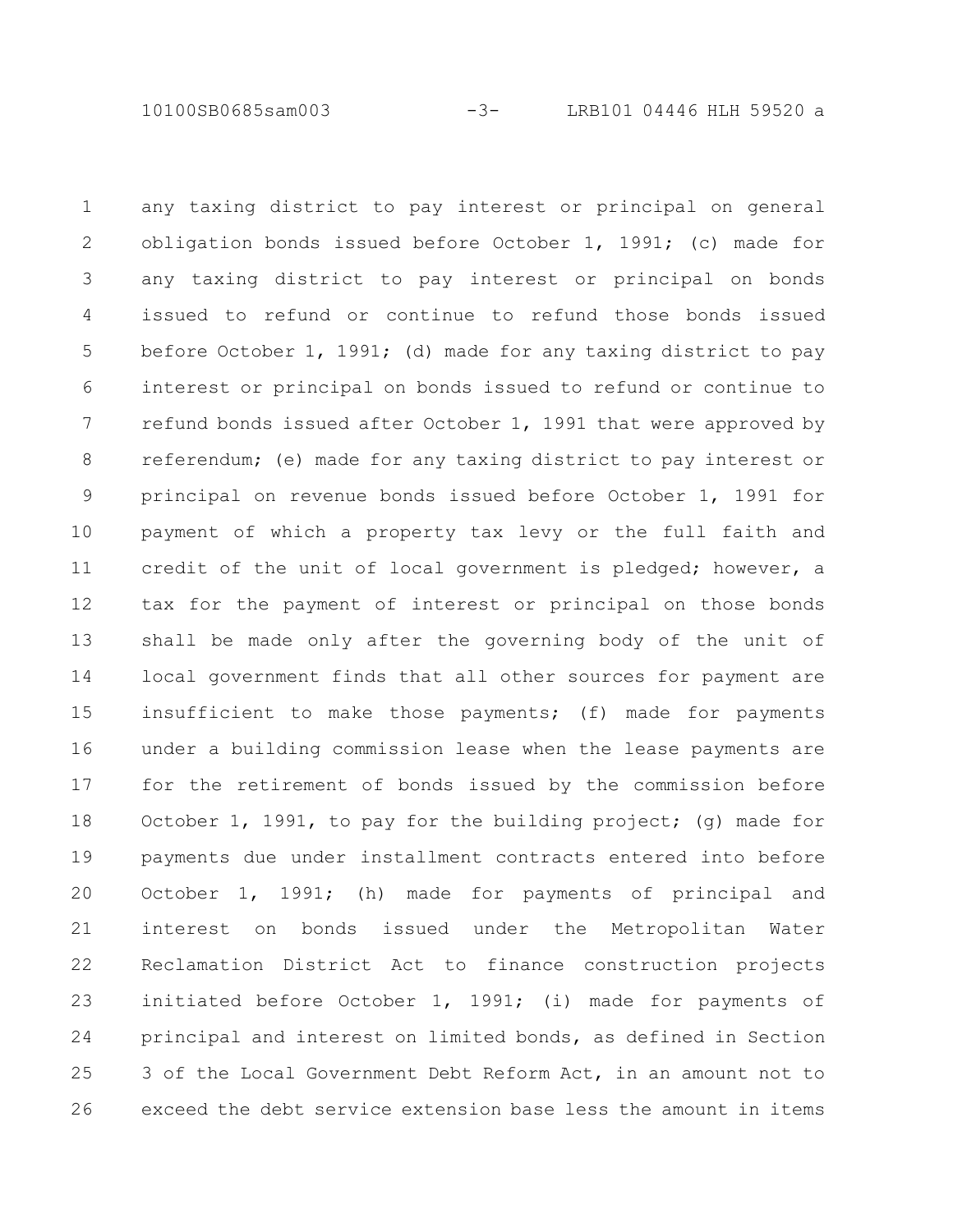10100SB0685sam003 -4- LRB101 04446 HLH 59520 a

(b), (c), (e), and (h) of this definition for non-referendum obligations, except obligations initially issued pursuant to referendum; (j) made for payments of principal and interest on bonds issued under Section 15 of the Local Government Debt Reform Act; (k) made by a school district that participates in the Special Education District of Lake County, created by special education joint agreement under Section 10-22.31 of the School Code, for payment of the school district's share of the amounts required to be contributed by the Special Education District of Lake County to the Illinois Municipal Retirement Fund under Article 7 of the Illinois Pension Code; the amount of any extension under this item (k) shall be certified by the school district to the county clerk; (1) made to fund expenses of providing joint recreational programs for persons with disabilities under Section 5-8 of the Park District Code or Section 11-95-14 of the Illinois Municipal Code; (m) made for temporary relocation loan repayment purposes pursuant to Sections 2-3.77 and 17-2.2d of the School Code; (n) made for payment of principal and interest on any bonds issued under the authority of Section 17-2.2d of the School Code; (o) made for contributions to a firefighter's pension fund created under Article 4 of the Illinois Pension Code, to the extent of the amount certified under item (5) of Section 4-134 of the Illinois Pension Code; and (p) made for road purposes in the first year after a township assumes the rights, powers, duties, assets, property, liabilities, obligations, and 1 2 3 4 5 6 7 8 9 10 11 12 13 14 15 16 17 18 19 20 21 22 23 24 25 26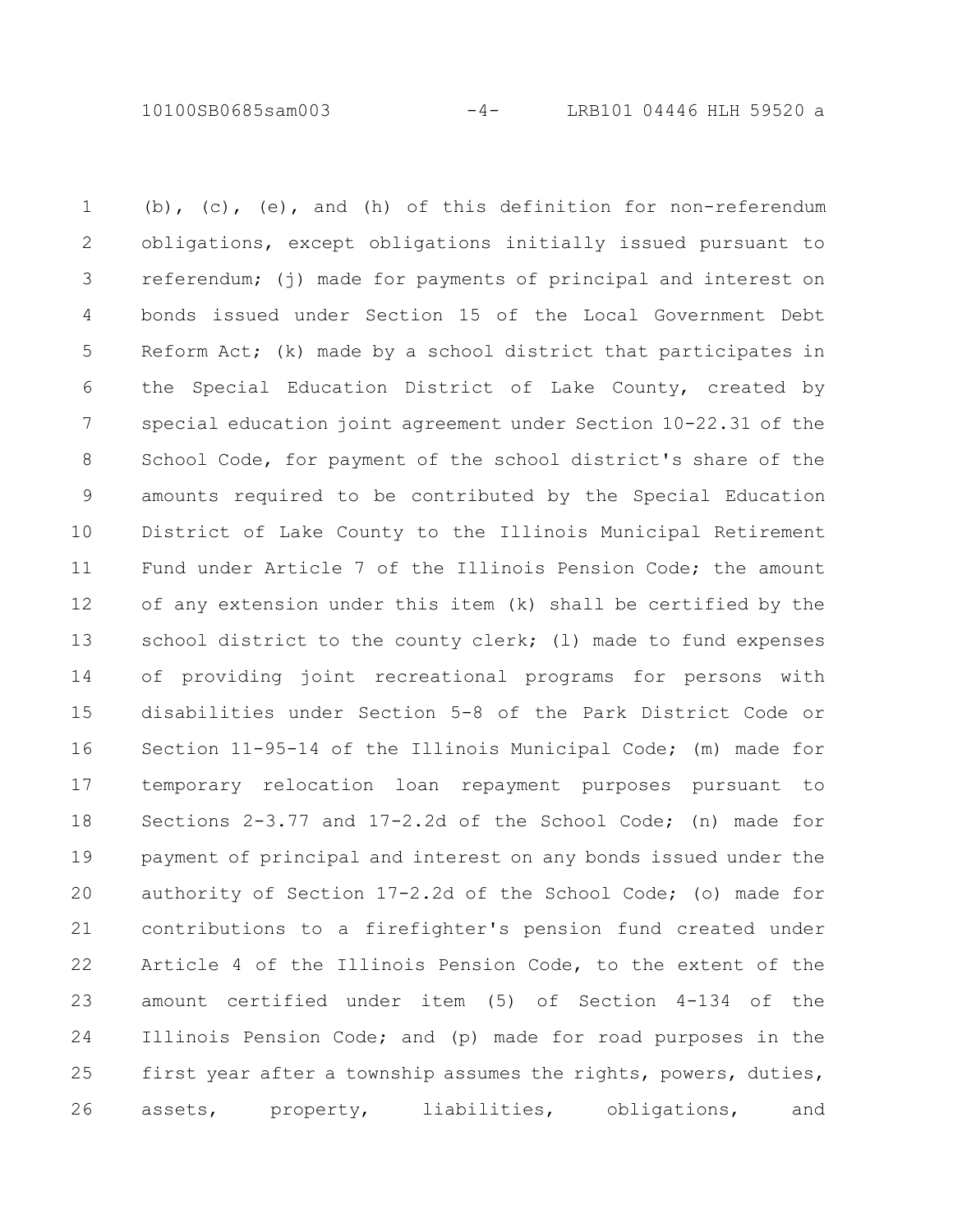responsibilities of a road district abolished under the provisions of Section 6-133 of the Illinois Highway Code. 1 2

"Aggregate extension" for the taxing districts to which this Law did not apply before the 1995 levy year (except taxing districts subject to this Law in accordance with Section 18-213) means the annual corporate extension for the taxing district and those special purpose extensions that are made annually for the taxing district, excluding special purpose extensions: (a) made for the taxing district to pay interest or principal on general obligation bonds that were approved by referendum; (b) made for any taxing district to pay interest or principal on general obligation bonds issued before March 1, 1995; (c) made for any taxing district to pay interest or principal on bonds issued to refund or continue to refund those bonds issued before March 1, 1995; (d) made for any taxing district to pay interest or principal on bonds issued to refund or continue to refund bonds issued after March 1, 1995 that were approved by referendum; (e) made for any taxing district to pay interest or principal on revenue bonds issued before March 1, 1995 for payment of which a property tax levy or the full faith and credit of the unit of local government is pledged; however, a tax for the payment of interest or principal on those bonds shall be made only after the governing body of the unit of local government finds that all other sources for payment are insufficient to make those payments; (f) made for payments under a building commission lease when 3 4 5 6 7 8 9 10 11 12 13 14 15 16 17 18 19 20 21 22 23 24 25 26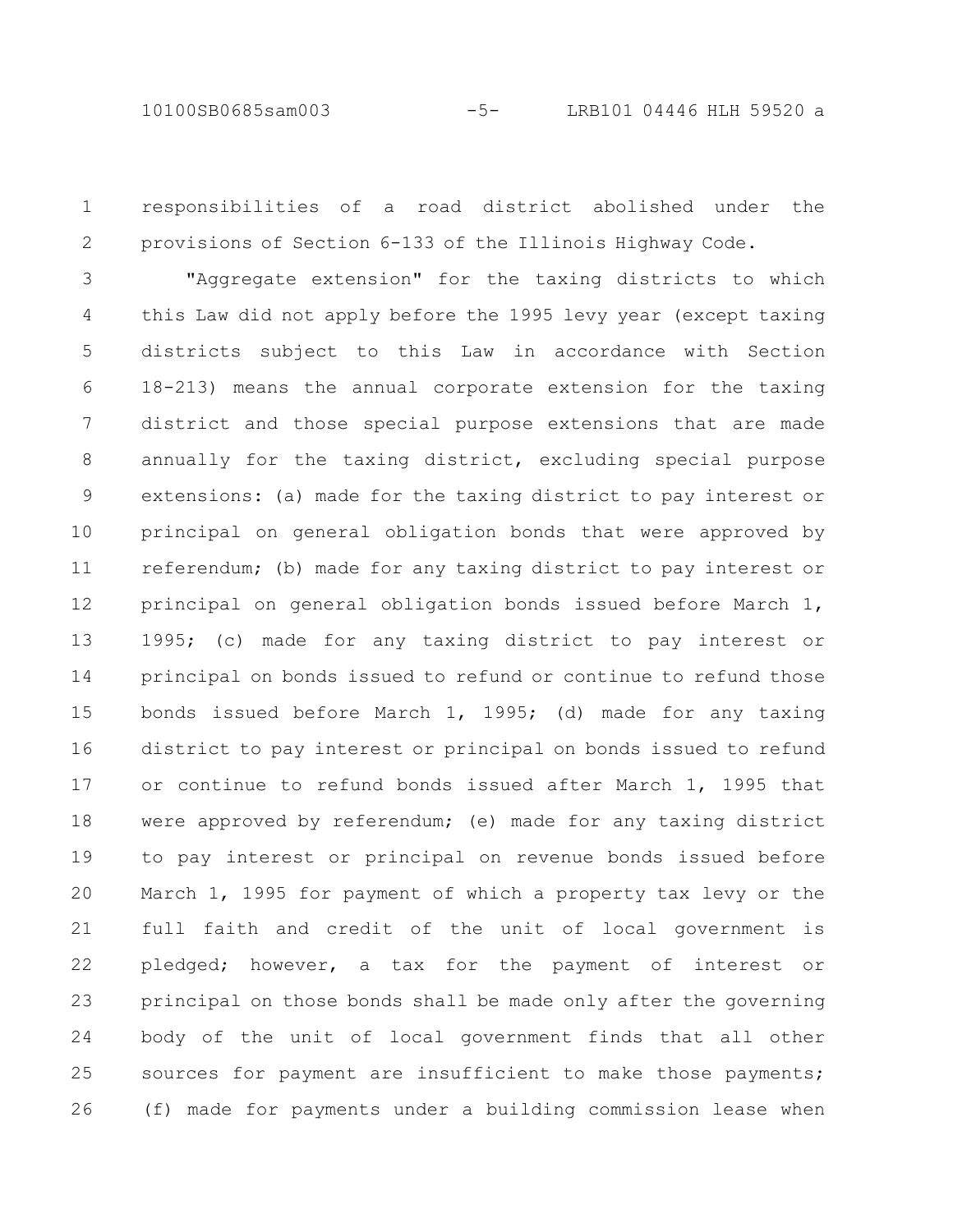10100SB0685sam003 -6- LRB101 04446 HLH 59520 a

the lease payments are for the retirement of bonds issued by the commission before March 1, 1995 to pay for the building project; (g) made for payments due under installment contracts entered into before March 1, 1995; (h) made for payments of principal and interest on bonds issued under the Metropolitan Water Reclamation District Act to finance construction projects initiated before October 1, 1991; (h-4) made for stormwater management purposes by the Metropolitan Water Reclamation District of Greater Chicago under Section 12 of the Metropolitan Water Reclamation District Act; (i) made for payments of principal and interest on limited bonds, as defined in Section 3 of the Local Government Debt Reform Act, in an amount not to exceed the debt service extension base less the amount in items (b), (c), and (e) of this definition for non-referendum obligations, except obligations initially issued pursuant to referendum and bonds described in subsection (h) of this definition; (j) made for payments of principal and interest on bonds issued under Section 15 of the Local Government Debt Reform Act; (k) made for payments of principal and interest on bonds authorized by Public Act 88-503 and issued under Section 20a of the Chicago Park District Act for aquarium or museum projects; (l) made for payments of principal and interest on bonds authorized by Public Act 87-1191 or 93-601 and (i) issued pursuant to Section 21.2 of the Cook County Forest Preserve District Act, (ii) issued under Section 42 of the Cook County Forest Preserve District Act for 1 2 3 4 5 6 7 8 9 10 11 12 13 14 15 16 17 18 19 20 21 22 23 24 25 26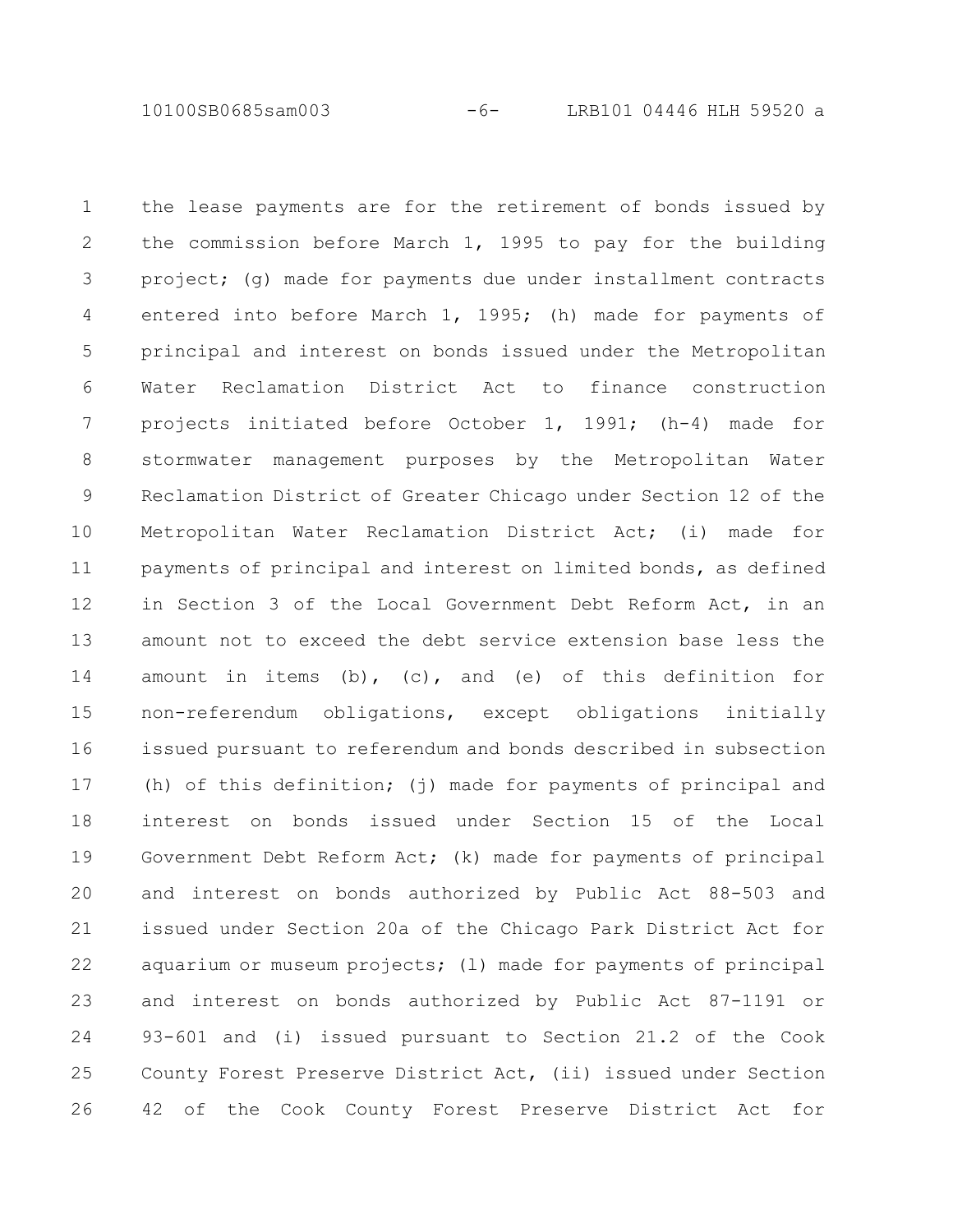10100SB0685sam003 -7- LRB101 04446 HLH 59520 a

zoological park projects, or (iii) issued under Section 44.1 of the Cook County Forest Preserve District Act for botanical gardens projects; (m) made pursuant to Section 34-53.5 of the School Code, whether levied annually or not; (n) made to fund expenses of providing joint recreational programs for persons with disabilities under Section 5-8 of the Park District Code or Section 11-95-14 of the Illinois Municipal Code; (o) made by the Chicago Park District for recreational programs for persons with disabilities under subsection (c) of Section 7.06 of the Chicago Park District Act; (p) made for contributions to a firefighter's pension fund created under Article 4 of the Illinois Pension Code, to the extent of the amount certified under item (5) of Section 4-134 of the Illinois Pension Code; (q) made by Ford Heights School District 169 under Section 17-9.02 of the School Code; and (r) made for the purpose of making employer contributions to the Public School Teachers' Pension and Retirement Fund of Chicago under Section 34-53 of the School Code. 1 2 3 4 5 6 7 8 9 10 11 12 13 14 15 16 17 18

"Aggregate extension" for all taxing districts to which this Law applies in accordance with Section 18-213, except for those taxing districts subject to paragraph (2) of subsection (e) of Section 18-213, means the annual corporate extension for the taxing district and those special purpose extensions that are made annually for the taxing district, excluding special purpose extensions: (a) made for the taxing district to pay interest or principal on general obligation bonds that were 19 20 21 22 23 24 25 26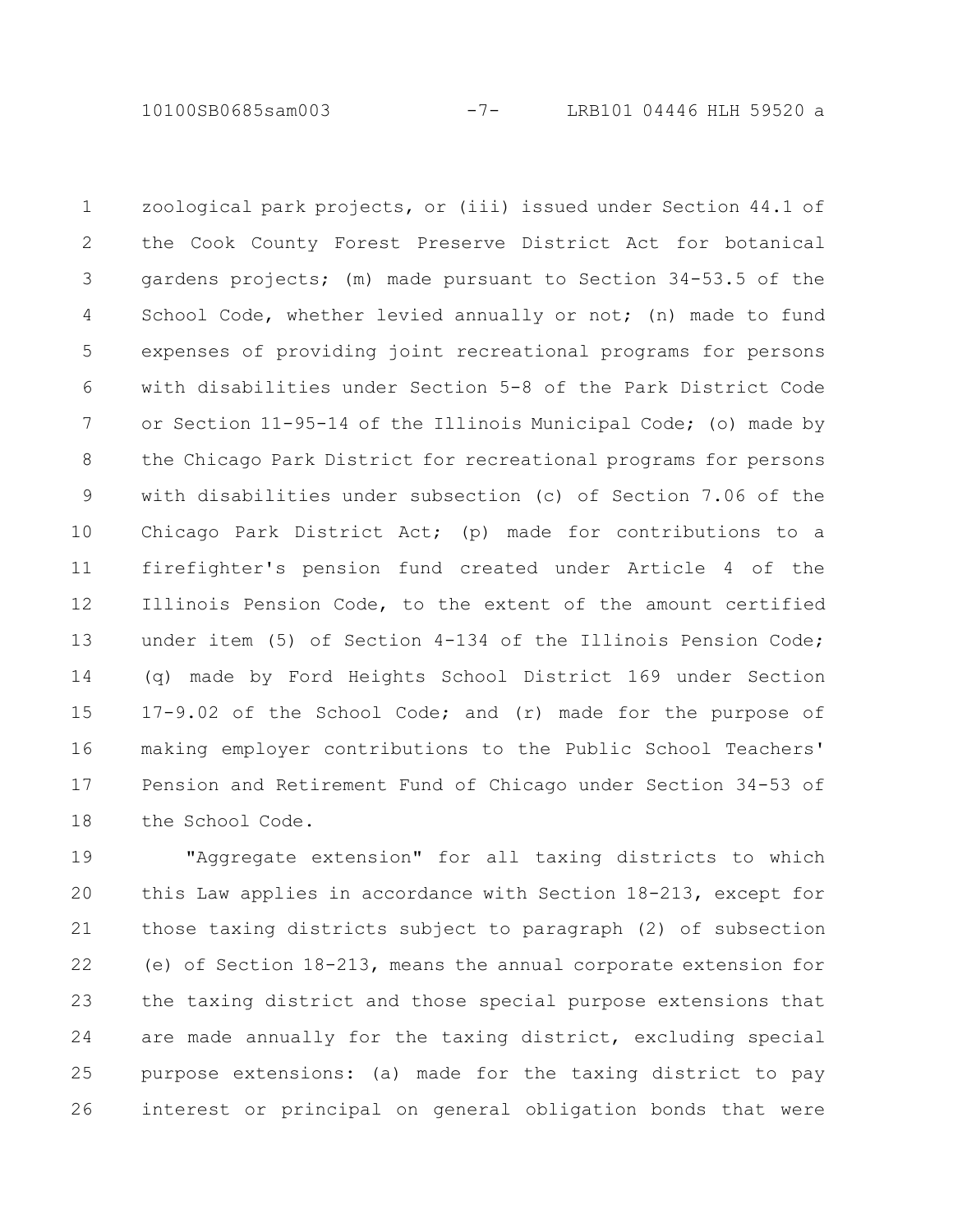10100SB0685sam003 -8- LRB101 04446 HLH 59520 a

approved by referendum; (b) made for any taxing district to pay interest or principal on general obligation bonds issued before the date on which the referendum making this Law applicable to the taxing district is held; (c) made for any taxing district to pay interest or principal on bonds issued to refund or continue to refund those bonds issued before the date on which the referendum making this Law applicable to the taxing district is held; (d) made for any taxing district to pay interest or principal on bonds issued to refund or continue to refund bonds issued after the date on which the referendum making this Law applicable to the taxing district is held if the bonds were approved by referendum after the date on which the referendum making this Law applicable to the taxing district is held; (e) made for any taxing district to pay interest or principal on revenue bonds issued before the date on which the referendum making this Law applicable to the taxing district is held for payment of which a property tax levy or the full faith and credit of the unit of local government is pledged; however, a tax for the payment of interest or principal on those bonds shall be made only after the governing body of the unit of local government finds that all other sources for payment are insufficient to make those payments; (f) made for payments under a building commission lease when the lease payments are for the retirement of bonds issued by the commission before the date on which the referendum making this Law applicable to the taxing district is 1 2 3 4 5 6 7 8 9 10 11 12 13 14 15 16 17 18 19 20 21 22 23 24 25 26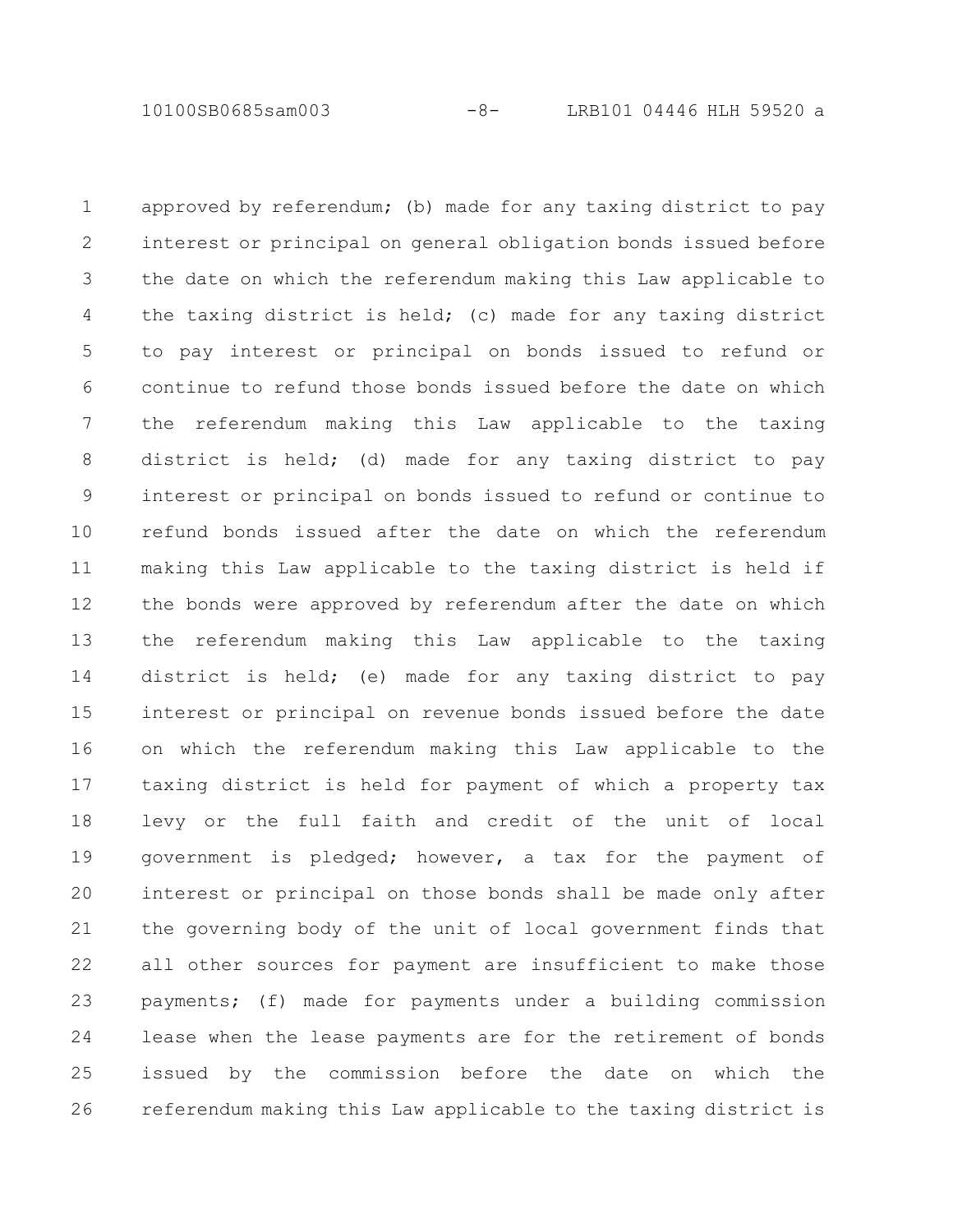10100SB0685sam003 -9- LRB101 04446 HLH 59520 a

held to pay for the building project; (q) made for payments due under installment contracts entered into before the date on which the referendum making this Law applicable to the taxing district is held; (h) made for payments of principal and interest on limited bonds, as defined in Section 3 of the Local Government Debt Reform Act, in an amount not to exceed the debt service extension base less the amount in items  $(b)$ ,  $(c)$ , and (e) of this definition for non-referendum obligations, except obligations initially issued pursuant to referendum; (i) made for payments of principal and interest on bonds issued under Section 15 of the Local Government Debt Reform Act; (j) made for a qualified airport authority to pay interest or principal on general obligation bonds issued for the purpose of paying obligations due under, or financing airport facilities required to be acquired, constructed, installed or equipped pursuant to, contracts entered into before March 1, 1996 (but not including any amendments to such a contract taking effect on or after that date); (k) made to fund expenses of providing joint recreational programs for persons with disabilities under Section 5-8 of the Park District Code or Section 11-95-14 of the Illinois Municipal Code; (l) made for contributions to a firefighter's pension fund created under Article 4 of the Illinois Pension Code, to the extent of the amount certified under item (5) of Section 4-134 of the Illinois Pension Code; and (m) made for the taxing district to pay interest or principal on general obligation bonds issued pursuant to 1 2 3 4 5 6 7 8 9 10 11 12 13 14 15 16 17 18 19 20 21 22 23 24 25 26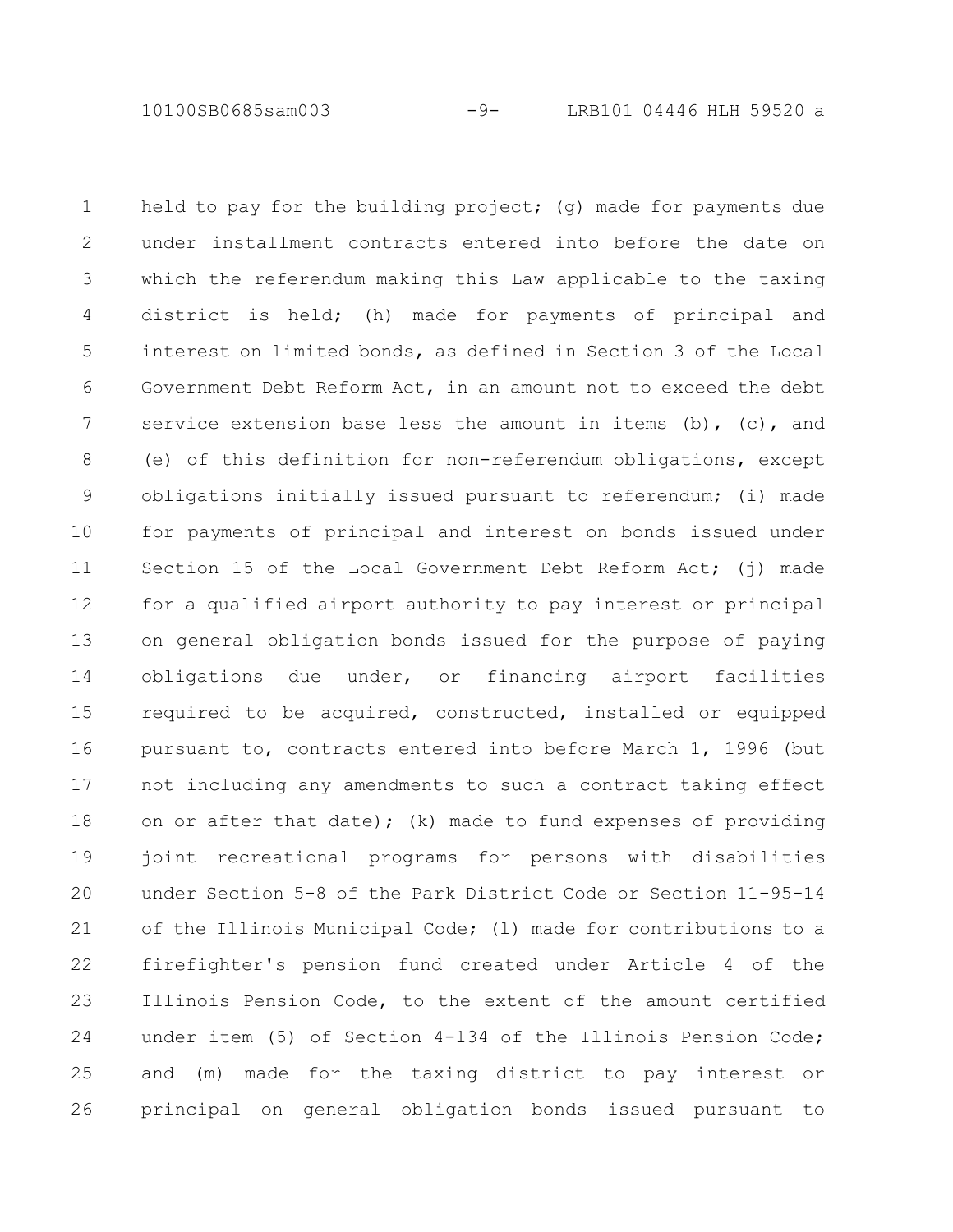1

Section 19-3.10 of the School Code.

"Aggregate extension" for all taxing districts to which this Law applies in accordance with paragraph (2) of subsection (e) of Section 18-213 means the annual corporate extension for the taxing district and those special purpose extensions that are made annually for the taxing district, excluding special purpose extensions: (a) made for the taxing district to pay interest or principal on general obligation bonds that were approved by referendum; (b) made for any taxing district to pay interest or principal on general obligation bonds issued before the effective date of this amendatory Act of 1997; (c) made for any taxing district to pay interest or principal on bonds issued to refund or continue to refund those bonds issued before the effective date of this amendatory Act of 1997; (d) made for any taxing district to pay interest or principal on bonds issued to refund or continue to refund bonds issued after the effective date of this amendatory Act of 1997 if the bonds were approved by referendum after the effective date of this amendatory Act of 1997; (e) made for any taxing district to pay interest or principal on revenue bonds issued before the effective date of this amendatory Act of 1997 for payment of which a property tax levy or the full faith and credit of the unit of local government is pledged; however, a tax for the payment of interest or principal on those bonds shall be made only after the governing body of the unit of local government finds that all other sources for payment are insufficient to 2 3 4 5 6 7 8 9 10 11 12 13 14 15 16 17 18 19 20 21 22 23 24 25 26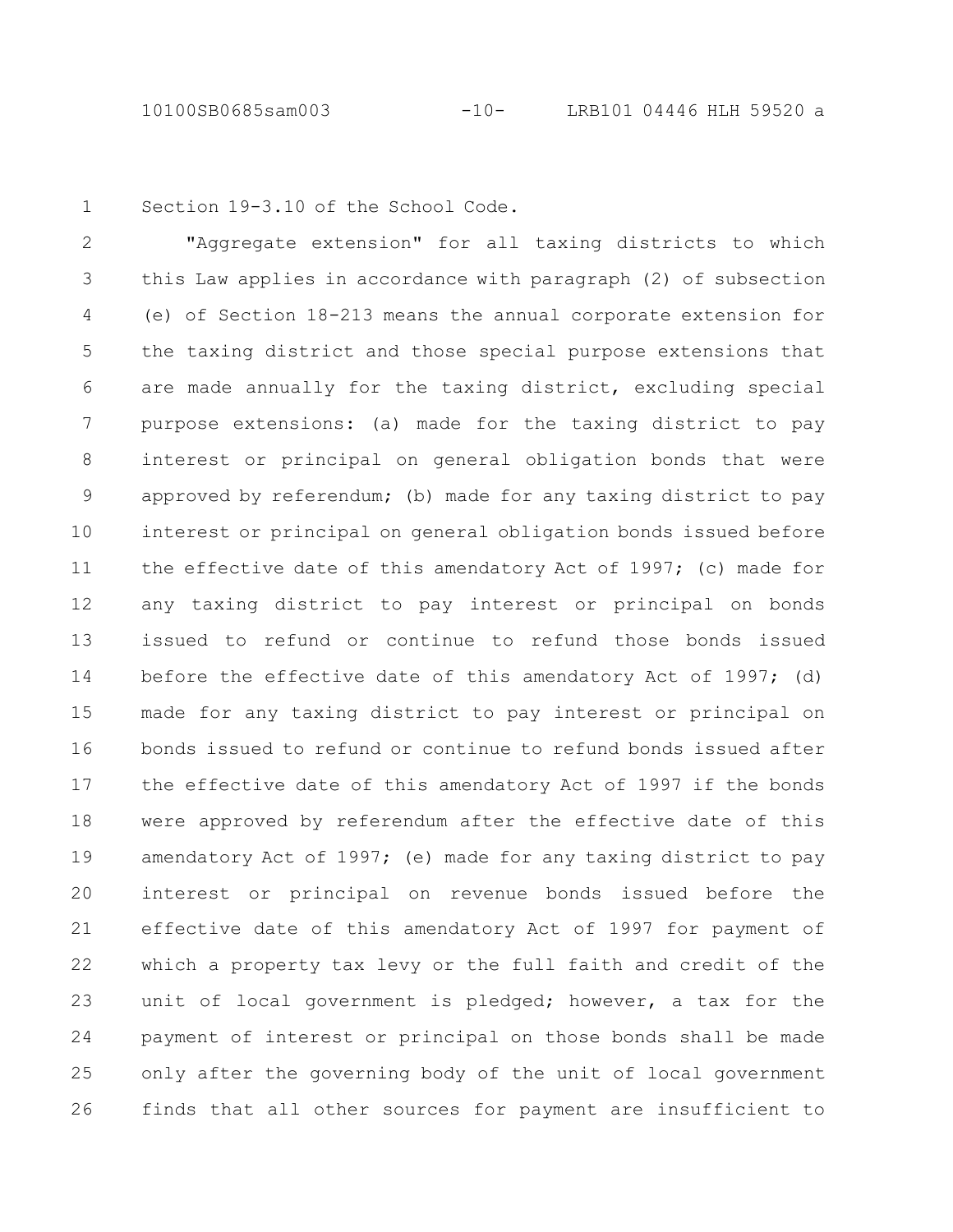10100SB0685sam003 -11- LRB101 04446 HLH 59520 a

make those payments; (f) made for payments under a building commission lease when the lease payments are for the retirement of bonds issued by the commission before the effective date of this amendatory Act of 1997 to pay for the building project; (g) made for payments due under installment contracts entered into before the effective date of this amendatory Act of 1997; (h) made for payments of principal and interest on limited bonds, as defined in Section 3 of the Local Government Debt Reform Act, in an amount not to exceed the debt service extension base less the amount in items  $(b)$ ,  $(c)$ , and  $(e)$  of this definition for non-referendum obligations, except obligations initially issued pursuant to referendum; (i) made for payments of principal and interest on bonds issued under Section 15 of the Local Government Debt Reform Act; (j) made for a qualified airport authority to pay interest or principal on general obligation bonds issued for the purpose of paying obligations due under, or financing airport facilities required to be acquired, constructed, installed or equipped pursuant to, contracts entered into before March 1, 1996 (but not including any amendments to such a contract taking effect on or after that date); (k) made to fund expenses of providing joint recreational programs for persons with disabilities under Section 5-8 of the Park District Code or Section 11-95-14 of the Illinois Municipal Code; and (l) made for contributions to a firefighter's pension fund created under Article 4 of the Illinois Pension Code, to the extent of the amount certified 1 2 3 4 5 6 7 8 9 10 11 12 13 14 15 16 17 18 19 20 21 22 23 24 25 26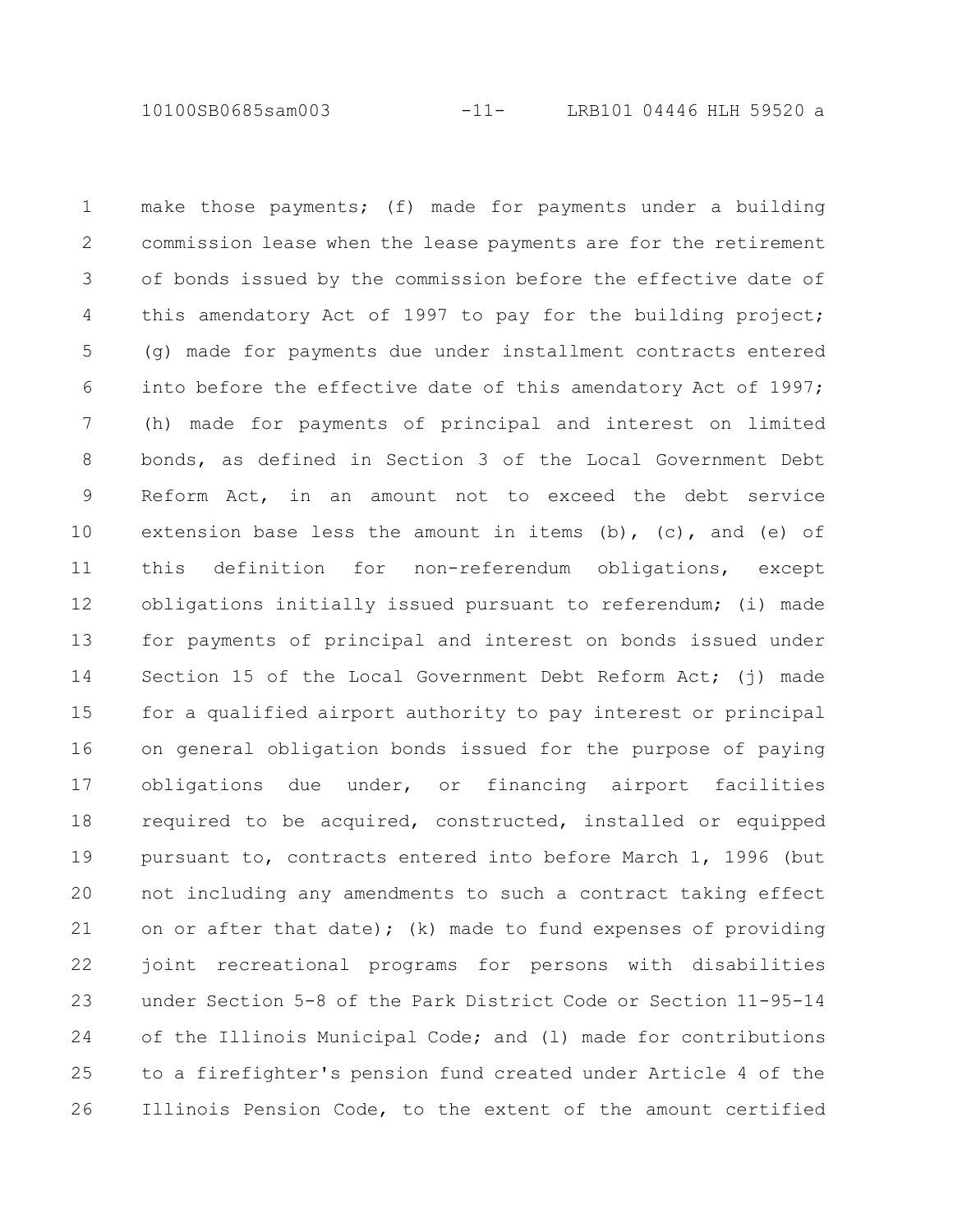under item (5) of Section 4-134 of the Illinois Pension Code. 1

"Debt service extension base" means an amount equal to that portion of the extension for a taxing district for the 1994 levy year, or for those taxing districts subject to this Law in accordance with Section 18-213, except for those subject to paragraph (2) of subsection (e) of Section 18-213, for the levy year in which the referendum making this Law applicable to the taxing district is held, or for those taxing districts subject to this Law in accordance with paragraph (2) of subsection (e) of Section 18-213 for the 1996 levy year, constituting an extension for payment of principal and interest on bonds issued by the taxing district without referendum, but not including excluded non-referendum bonds. For park districts (i) that were first subject to this Law in 1991 or 1995 and (ii) whose extension for the 1994 levy year for the payment of principal and interest on bonds issued by the park district without referendum (but not including excluded non-referendum bonds) was less than 51% of the amount for the 1991 levy year constituting an extension for payment of principal and interest on bonds issued by the park district without referendum (but not including excluded non-referendum bonds), "debt service extension base" means an amount equal to that portion of the extension for the 1991 levy year constituting an extension for payment of principal and interest on bonds issued by the park district without referendum (but not including excluded non-referendum bonds). A debt service extension base 2 3 4 5 6 7 8 9 10 11 12 13 14 15 16 17 18 19 20 21 22 23 24 25 26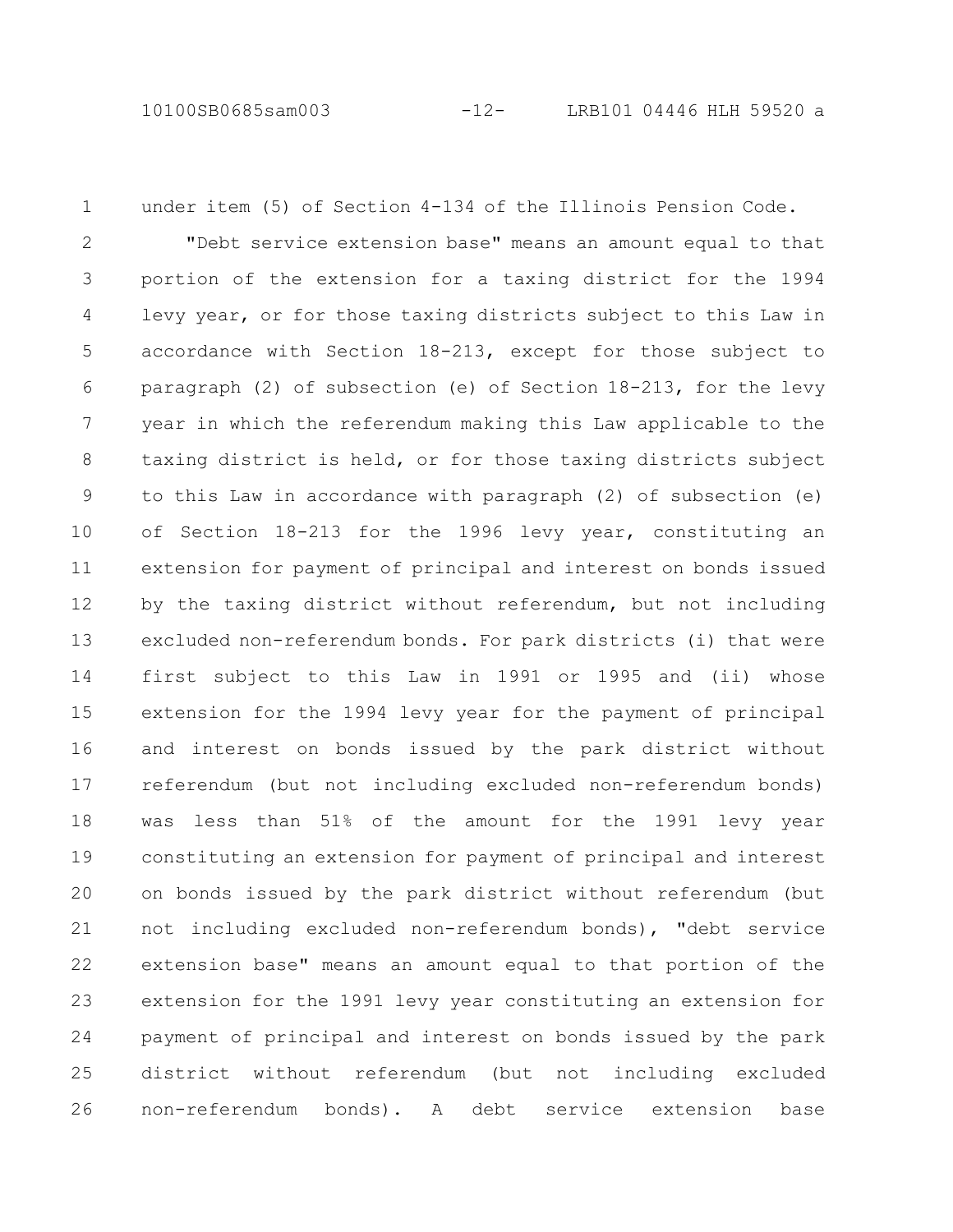10100SB0685sam003 -13- LRB101 04446 HLH 59520 a

established or increased at any time pursuant to any provision of this Law, except Section 18-212, shall be increased each year commencing with the later of (i) the 2009 levy year or (ii) the first levy year in which this Law becomes applicable to the taxing district, by the lesser of 5% or the percentage increase in the Consumer Price Index during the 12-month calendar year preceding the levy year. The debt service extension base may be established or increased as provided under Section 18-212. "Excluded non-referendum bonds" means (i) bonds authorized by Public Act 88-503 and issued under Section 20a of the Chicago Park District Act for aquarium and museum projects; (ii) bonds issued under Section 15 of the Local Government Debt Reform Act; or (iii) refunding obligations issued to refund or to continue to refund obligations initially issued pursuant to referendum. 1 2 3 4 5 6 7 8 9 10 11 12 13 14 15

"Special purpose extensions" include, but are not limited to, extensions for levies made on an annual basis for unemployment and workers' compensation, self-insurance, contributions to pension plans, and extensions made pursuant to Section 6-601 of the Illinois Highway Code for a road district's permanent road fund whether levied annually or not. The extension for a special service area is not included in the aggregate extension. 16 17 18 19 20 21 22 23

"Aggregate extension base" means the taxing district's last preceding aggregate extension as adjusted under Sections 18-135, 18-215, 18-230, and 18-206. An adjustment under Section 24 25 26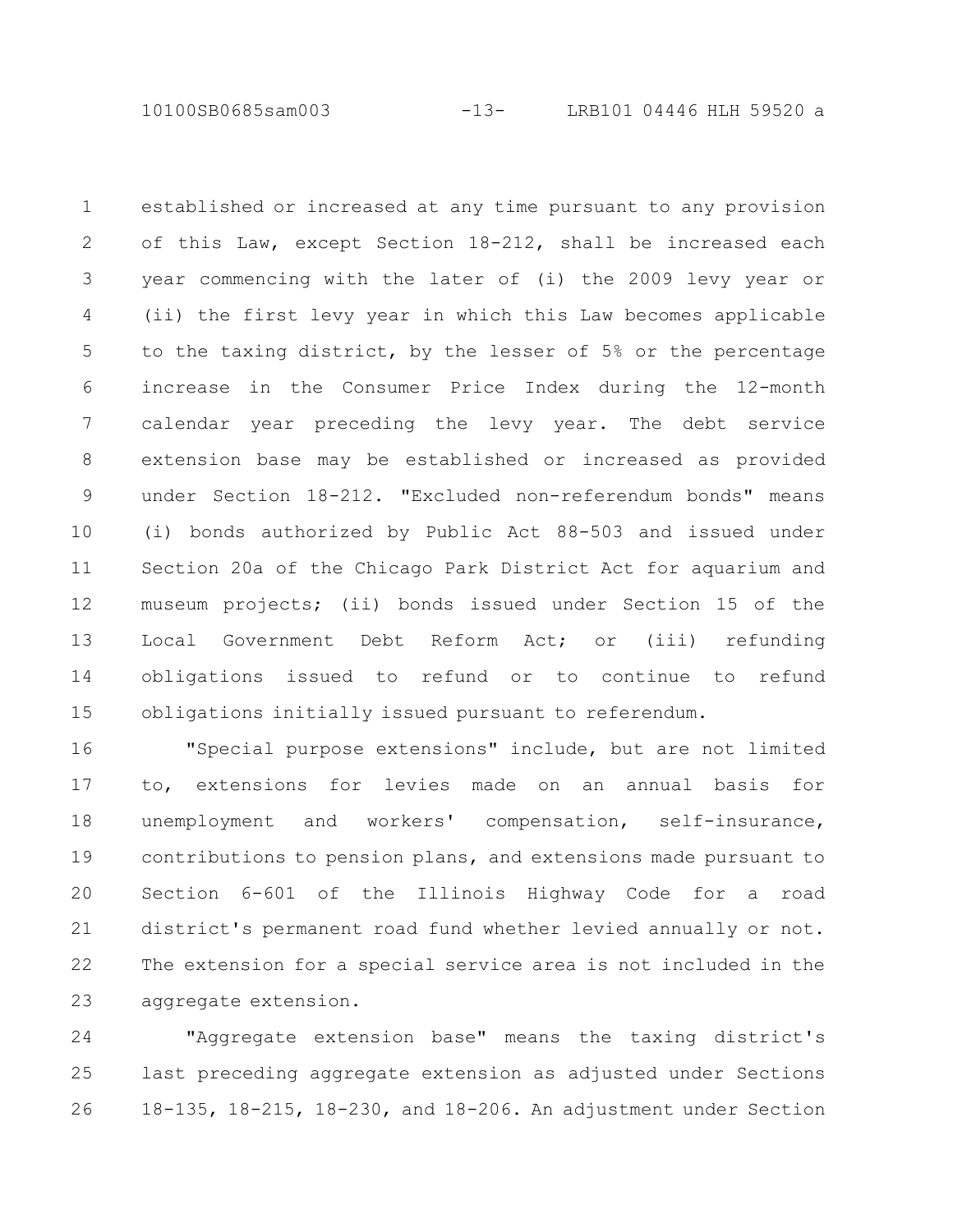10100SB0685sam003 -14- LRB101 04446 HLH 59520 a

18-135 shall be made for the 2007 levy year and all subsequent levy years whenever one or more counties within which a taxing district is located (i) used estimated valuations or rates when extending taxes in the taxing district for the last preceding levy year that resulted in the over or under extension of taxes, or (ii) increased or decreased the tax extension for the last preceding levy year as required by Section 18-135(c). Whenever an adjustment is required under Section 18-135, the aggregate extension base of the taxing district shall be equal to the amount that the aggregate extension of the taxing district would have been for the last preceding levy year if either or both (i) actual, rather than estimated, valuations or rates had been used to calculate the extension of taxes for the last levy year, or (ii) the tax extension for the last preceding levy year had not been adjusted as required by subsection (c) of Section 18-135. 1 2 3 4 5 6 7 8 9 10 11 12 13 14 15 16

Notwithstanding any other provision of law, for levy year 2012, the aggregate extension base for West Northfield School District No. 31 in Cook County shall be \$12,654,592. 17 18 19

"Levy year" has the same meaning as "year" under Section  $1 - 155$ . 20 21

"New property" means (i) the assessed value, after final board of review or board of appeals action, of new improvements or additions to existing improvements on any parcel of real property that increase the assessed value of that real property during the levy year multiplied by the equalization factor 22 23 24 25 26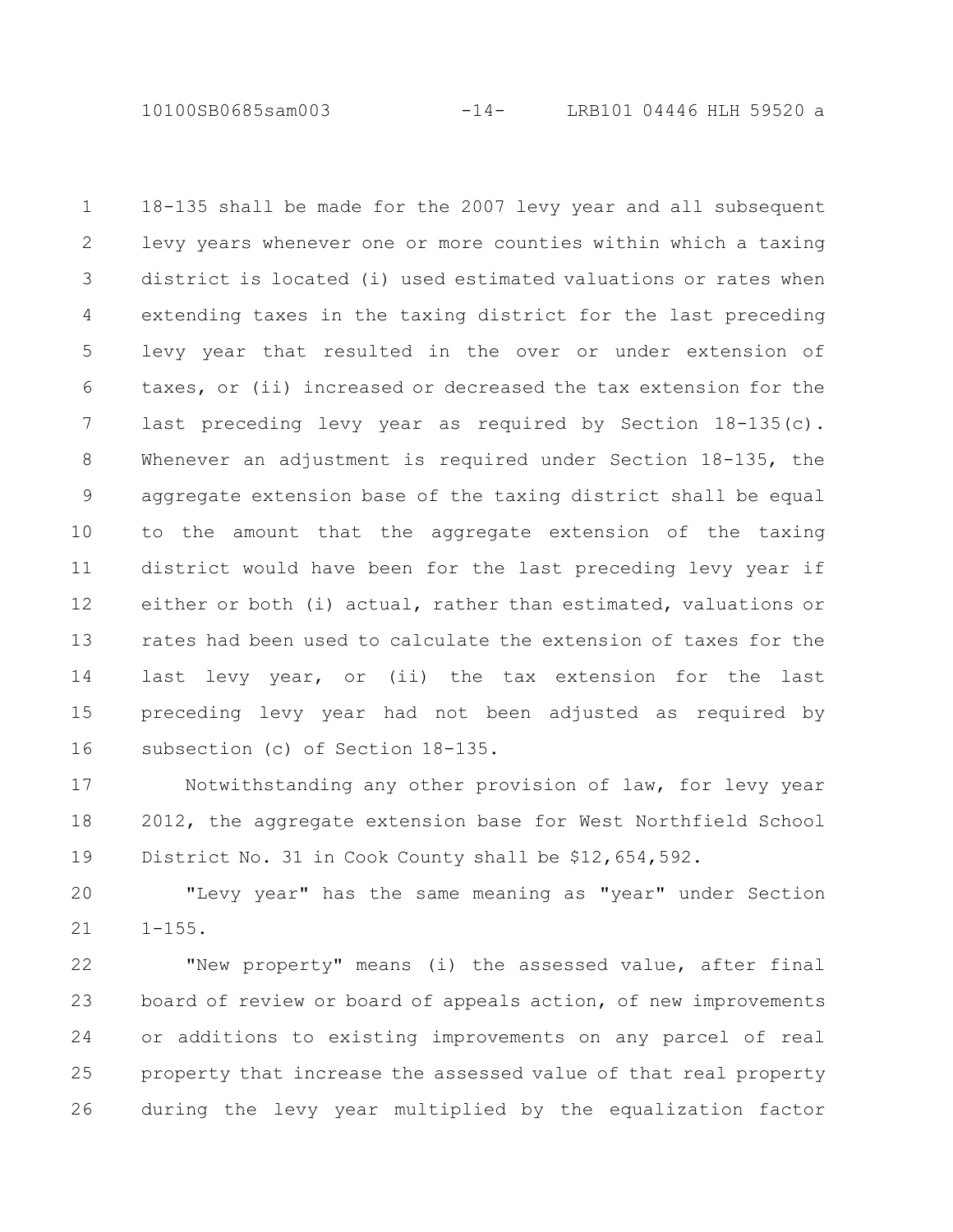10100SB0685sam003 -15- LRB101 04446 HLH 59520 a

issued by the Department under Section 17-30, (ii) the assessed value, after final board of review or board of appeals action, of real property not exempt from real estate taxation, which real property was exempt from real estate taxation for any portion of the immediately preceding levy year, multiplied by the equalization factor issued by the Department under Section 17-30, including the assessed value, upon final stabilization of occupancy after new construction is complete, of any real property located within the boundaries of an otherwise or previously exempt military reservation that is intended for residential use and owned by or leased to a private corporation or other entity, (iii) in counties that classify in accordance with Section 4 of Article IX of the Illinois Constitution, an incentive property's additional assessed value resulting from a scheduled increase in the level of assessment as applied to the first year final board of review market value, and (iv) any increase in assessed value due to oil or gas production from an oil or gas well required to be permitted under the Hydraulic Fracturing Regulatory Act that was not produced in or accounted for during the previous levy year. In addition, the county clerk in a county containing a population of 3,000,000 or more shall include in the 1997 recovered tax increment value for any school district, any recovered tax increment value that was applicable to the 1995 tax year calculations. 1 2 3 4 5 6 7 8 9 10 11 12 13 14 15 16 17 18 19 20 21 22 23 24

"Qualified airport authority" means an airport authority organized under the Airport Authorities Act and located in a 25 26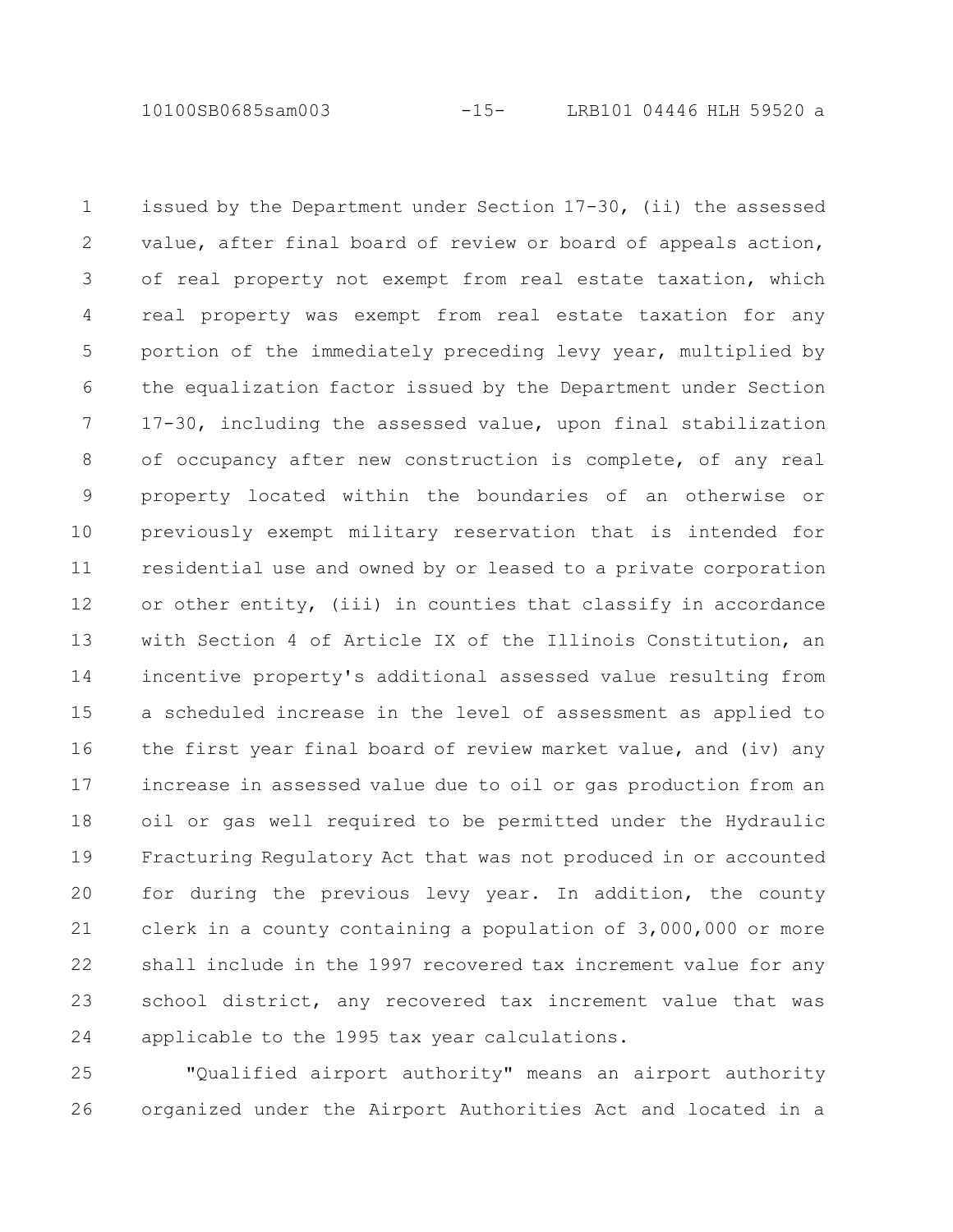10100SB0685sam003 -16- LRB101 04446 HLH 59520 a

county bordering on the State of Wisconsin and having a

1

population in excess of 200,000 and not greater than 500,000. "Recovered tax increment value" means, except as otherwise provided in this paragraph, the amount of the current year's equalized assessed value, in the first year after a municipality terminates the designation of an area as a redevelopment project area previously established under the Tax Increment Allocation Development Act in the Illinois Municipal Code, previously established under the Industrial Jobs Recovery Law in the Illinois Municipal Code, previously established under the Economic Development Project Area Tax Increment Act of 1995, or previously established under the Economic Development Area Tax Increment Allocation Act, of each taxable lot, block, tract, or parcel of real property in the redevelopment project area over and above the initial equalized assessed value of each property in the redevelopment project area. For the taxes which are extended for the 1997 levy year, the recovered tax increment value for a non-home rule taxing district that first became subject to this Law for the 1995 levy year because a majority of its 1994 equalized assessed value was in an affected county or counties shall be increased if a municipality terminated the designation of an area in 1993 as a redevelopment project area previously established under the Tax Increment Allocation Development Act in the Illinois Municipal Code, previously established under the Industrial Jobs Recovery Law in the Illinois Municipal Code, or previously 2 3 4 5 6 7 8 9 10 11 12 13 14 15 16 17 18 19 20 21 22 23 24 25 26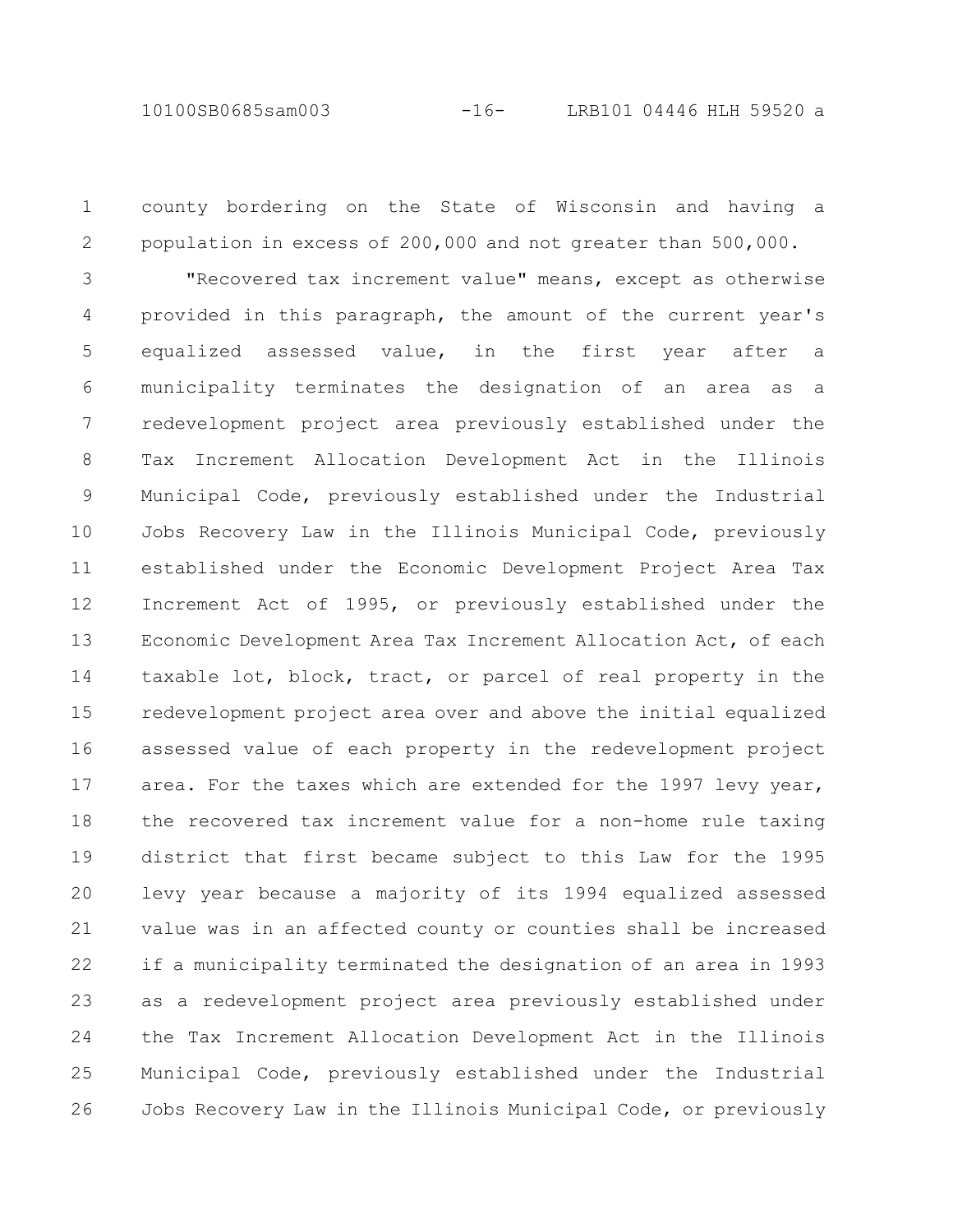10100SB0685sam003 -17- LRB101 04446 HLH 59520 a

established under the Economic Development Area Tax Increment Allocation Act, by an amount equal to the 1994 equalized assessed value of each taxable lot, block, tract, or parcel of real property in the redevelopment project area over and above the initial equalized assessed value of each property in the redevelopment project area. In the first year after a municipality removes a taxable lot, block, tract, or parcel of real property from a redevelopment project area established under the Tax Increment Allocation Development Act in the Illinois Municipal Code, the Industrial Jobs Recovery Law in the Illinois Municipal Code, or the Economic Development Area Tax Increment Allocation Act, "recovered tax increment value" means the amount of the current year's equalized assessed value of each taxable lot, block, tract, or parcel of real property removed from the redevelopment project area over and above the initial equalized assessed value of that real property before removal from the redevelopment project area. 1 2 3 4 5 6 7 8 9 10 11 12 13 14 15 16 17

Except as otherwise provided in this Section, "limiting rate" means a fraction the numerator of which is the last preceding aggregate extension base times an amount equal to one plus the extension limitation defined in this Section and the denominator of which is the current year's equalized assessed value of all real property in the territory under the jurisdiction of the taxing district during the prior levy year. If an increase in the district's aggregate extension has been approved by referendum pursuant to Section 18-190.3, then, for 18 19 20 21 22 23 24 25 26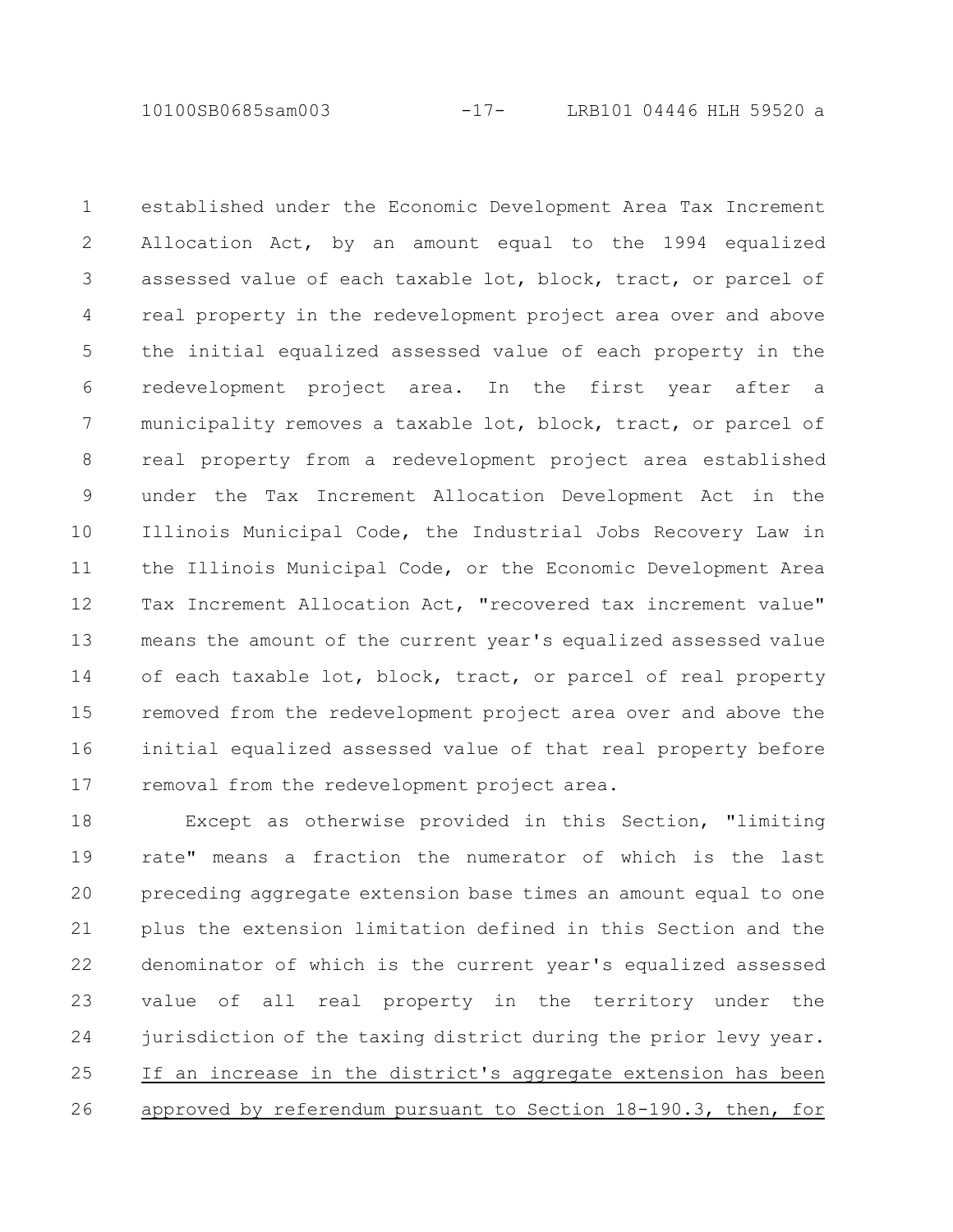the year for which the increase has been approved, the limiting rate for that district shall be a fraction, the numerator of which is the sum of (i) the last preceding aggregate extension base times an amount equal to one plus the extension limitation defined in this Section and (ii) the amount of the increase approved by referendum under Section 18-190.3 of this Law, and the denominator of which is the current year's equalized assessed value of all real property in the territory under the jurisdiction of the taxing district during the prior levy year. For those taxing districts that reduced their aggregate extension for the last preceding levy year, except for school districts that reduced their extension for educational purposes pursuant to Section 18-206, the highest aggregate extension in any of the last 3 preceding levy years shall be used for the purpose of computing the limiting rate. The denominator shall not include new property or the recovered tax increment value. If a new rate, a rate decrease, or a limiting rate increase has been approved at an election held after March 21, 2006, then (i) the otherwise applicable limiting rate shall be increased by the amount of the new rate or shall be reduced by the amount of the rate decrease, as the case may be, or (ii) in the case of a limiting rate increase, the limiting rate shall be equal to the rate set forth in the proposition approved by the voters for each of the years specified in the proposition, after which the limiting rate of the taxing district shall be calculated as otherwise provided. In the case 1 2 3 4 5 6 7 8 9 10 11 12 13 14 15 16 17 18 19 20 21 22 23 24 25 26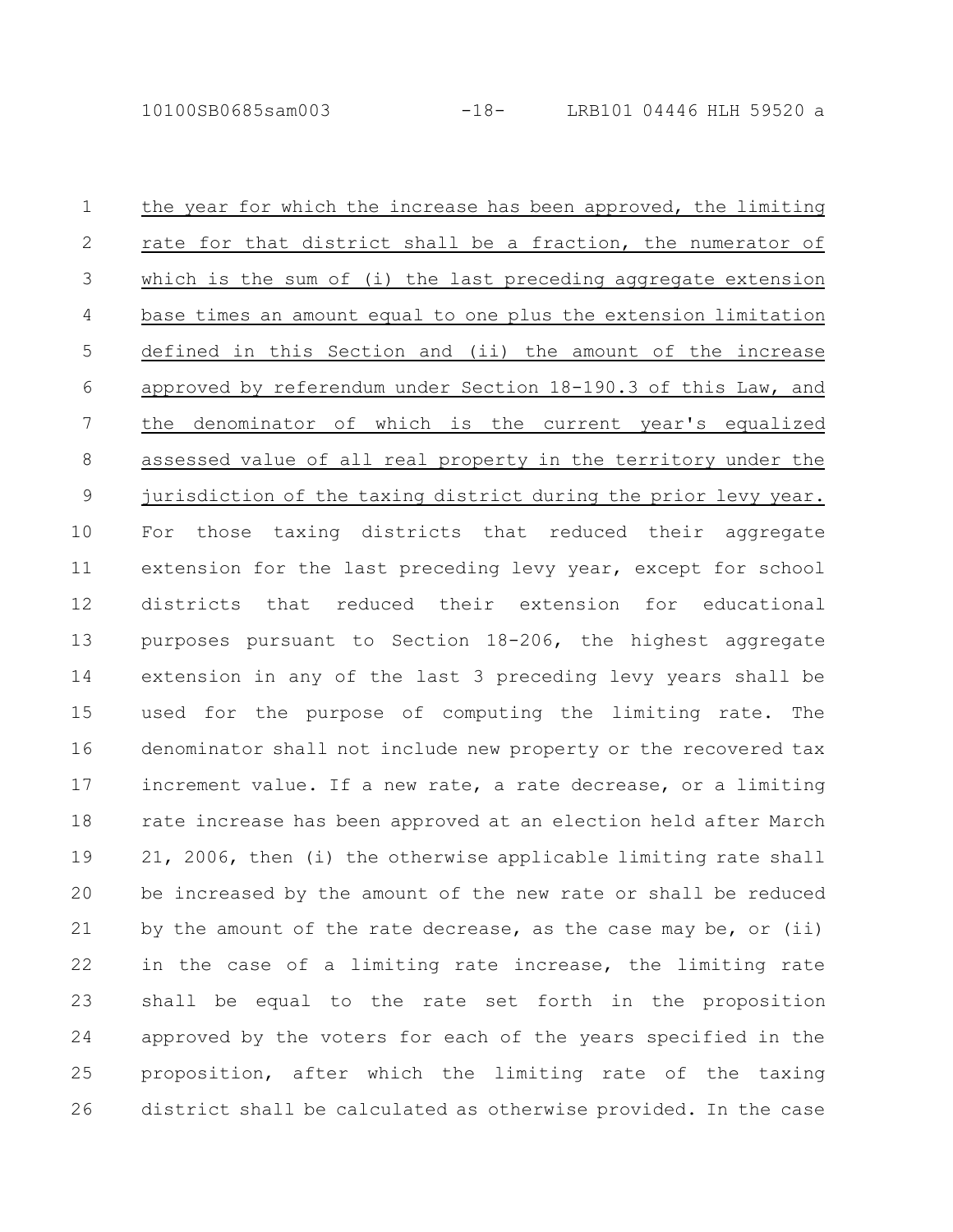10100SB0685sam003 -19- LRB101 04446 HLH 59520 a

| $\overline{1}$ | of a taxing district that obtained referendum approval for an   |
|----------------|-----------------------------------------------------------------|
| $\overline{2}$ | increased limiting rate on March 20, 2012, the limiting rate    |
| 3              | for tax year 2012 shall be the rate that generates the          |
| 4              | approximate total amount of taxes extendable for that tax year, |
| 5              | as set forth in the proposition approved by the voters; this    |
| 6              | rate shall be the final rate applied by the county clerk for    |
| 7              | the aggregate of all capped funds of the district for tax year  |
| 8              | 2012.                                                           |

(Source: P.A. 99-143, eff. 7-27-15; 99-521, eff. 6-1-17; 100-465, eff. 8-31-17.) 9 10

(35 ILCS 200/18-190.3 new) 11

Sec. 18-190.3. Direct referendum; increased aggregate extension. A taxing district subject to this Law may increase its aggregate extension to an amount that exceeds the amount that would otherwise be permitted under this Law if the taxing district obtains referendum approval as provided in this Section. 12 13 14 15 16 17

## The proposition seeking to obtain referendum approval to increase the aggregate extension under the Section for a single levy year shall be in substantially the following form: 18 19 20

"Shall the aggregate extension (the total dollar amount extended for the taxing district for all purposes included in the Property Tax Cap, otherwise known as the Property Tax Extension Limitation Law) for (insert legal name, number, if any, and county or counties of taxing 21 22 23 24 25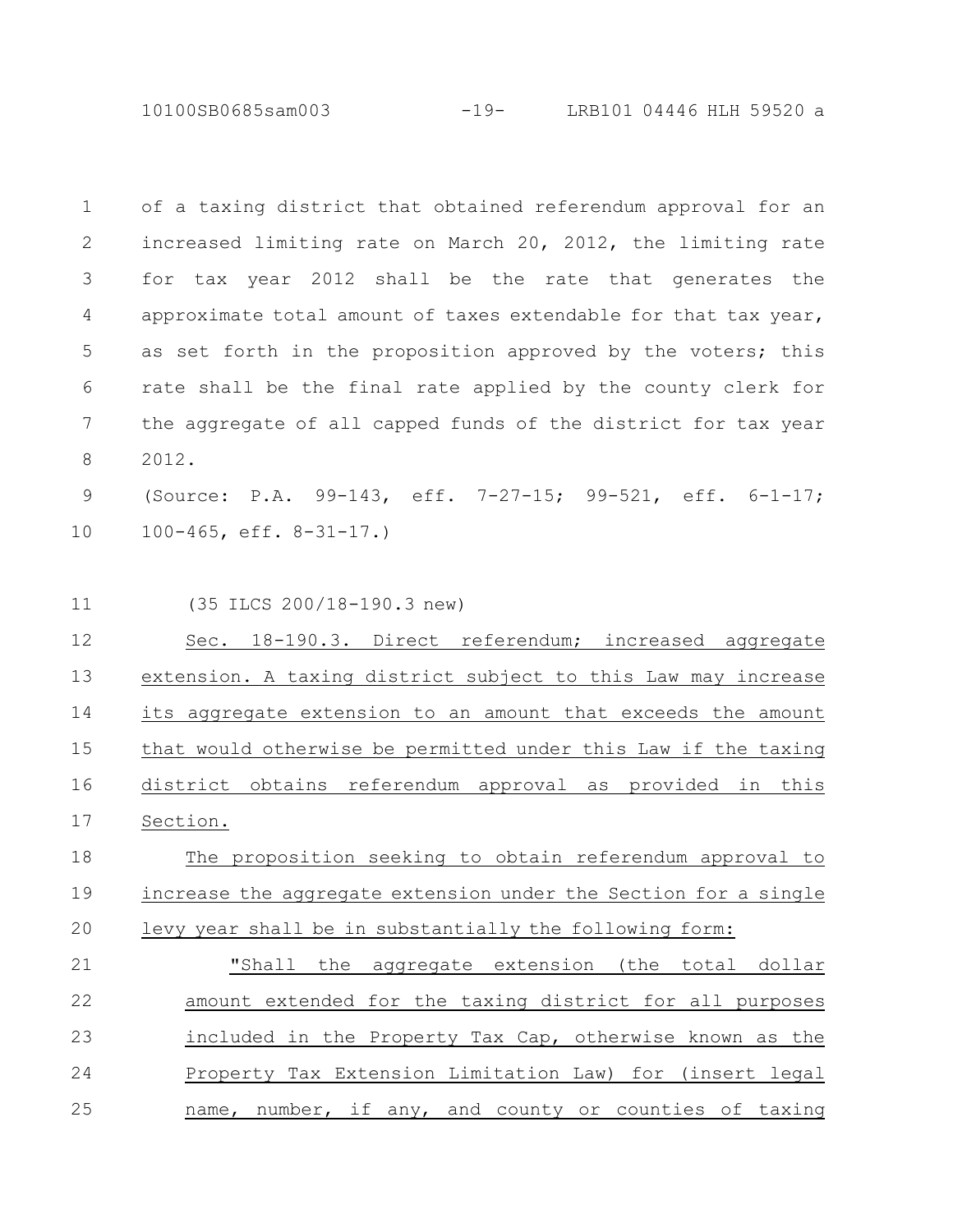district and geographic or other common name by which a school or community college district is known and referred to), Illinois, be increased by (insert the amount of increase sought) for levy year (insert the levy year for which the increase will take effect) over the amount that would otherwise be permitted under the Property Tax Cap?" The votes must be recorded as "Yes" or "No". The proposition seeking to obtain referendum approval to increase the aggregate extension under this Section for more than one levy year shall be in substantially the following form and shall list the amount of each increase sought and the levy 1 2 3 4 5 6 7 8 9 10 11

year for which such increased aggregate extension will be applicable, which years must be consecutive and may not exceed 4: 12 13 14

"Shall the aggregate extension (the total dollar amount extended for the taxing district for all purposes included in the Property Tax Cap, otherwise known as the Property Tax Extension Limitation Law) for (insert legal name, number, if any, and county or counties of taxing district and geographic or other common name by which a school or community college district is known and referred to), Illinois, be increased by (insert the amount of increase sought) for levy year (insert the levy year for which the increase will take effect), and be increased by (insert the amount of increase sought) for levy year (insert the levy year for which the increase will take 15 16 17 18 19 20 21 22 23 24 25 26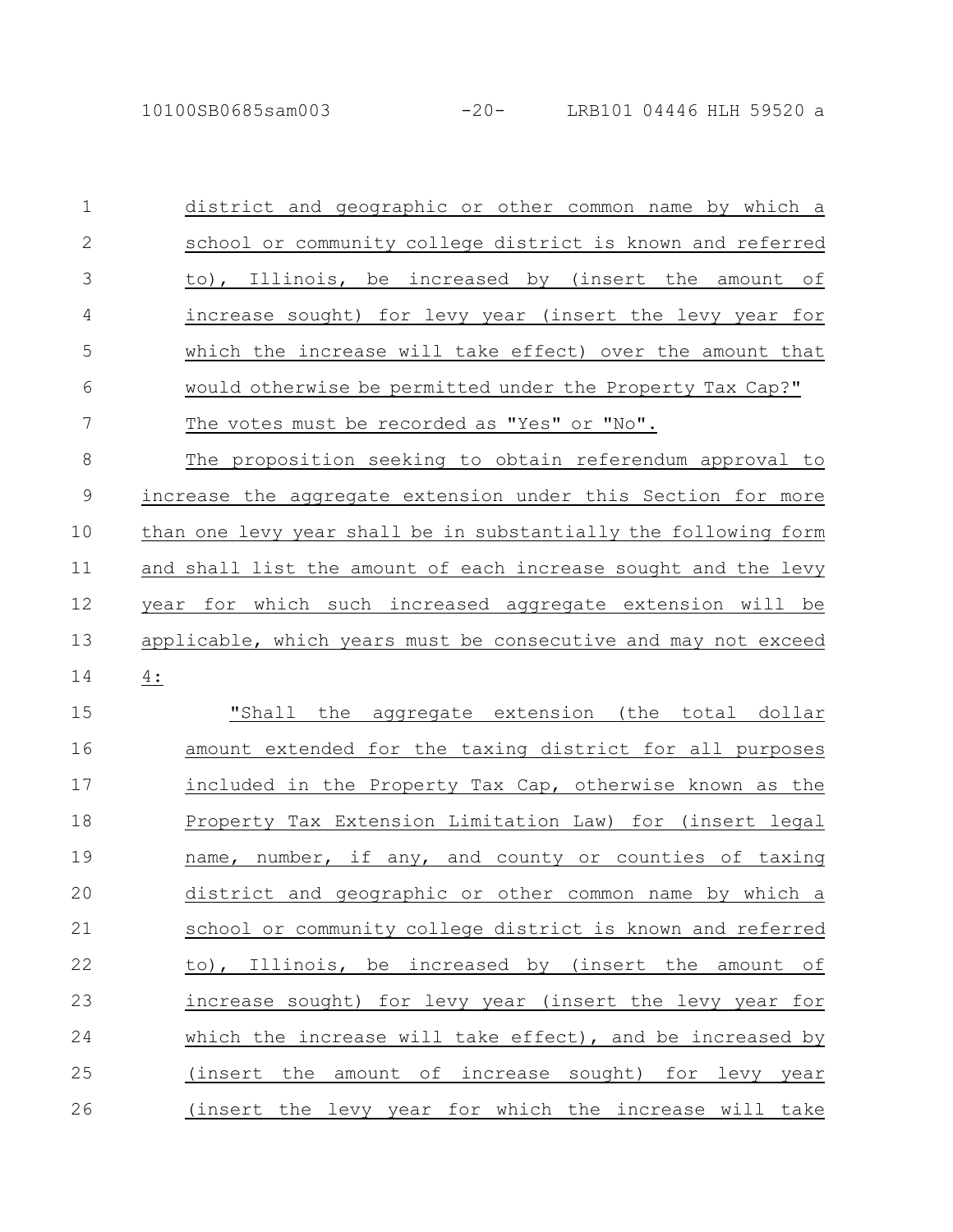10100SB0685sam003 -21- LRB101 04446 HLH 59520 a

effect), and be increased by (insert the amount of increase sought) for levy year (insert the levy year for which the increase will take effect) over the amount that would otherwise be permitted under the Property Tax Cap?" The votes must be recorded as "Yes" or "No". The ballot for any proposition submitted pursuant to this Section for a single levy year shall have printed thereon, but not as a part of the proposition submitted, only the following supplemental information (which shall be supplied to the election authority by the taxing district) in substantially the following form: "(1) The amount of taxes extended which were subject to the Property Tax Cap for levy year (insert most recent levy year) was (insert the most recent levy year's aggregate extension base). The taxing district may increase its extension for levy year (insert the levy year for which the increase will take effect) by the lesser of 5% or the percent increase in the Consumer Price Index during the 12-month calendar year preceding such levy year. If the proposition is approved, then the taxing district may increase its extension for levy year (insert levy year) by an additional (insert the amount of increase sought). (2) For the (insert levy year for which the increase will be applicable) levy year, the approximate amount of the additional taxes on property containing a single family 1 2 3 4 5 6 7 8 9 10 11 12 13 14 15 16 17 18 19 20 21 22 23 24 25

residence and having a fair market value at the time of the

26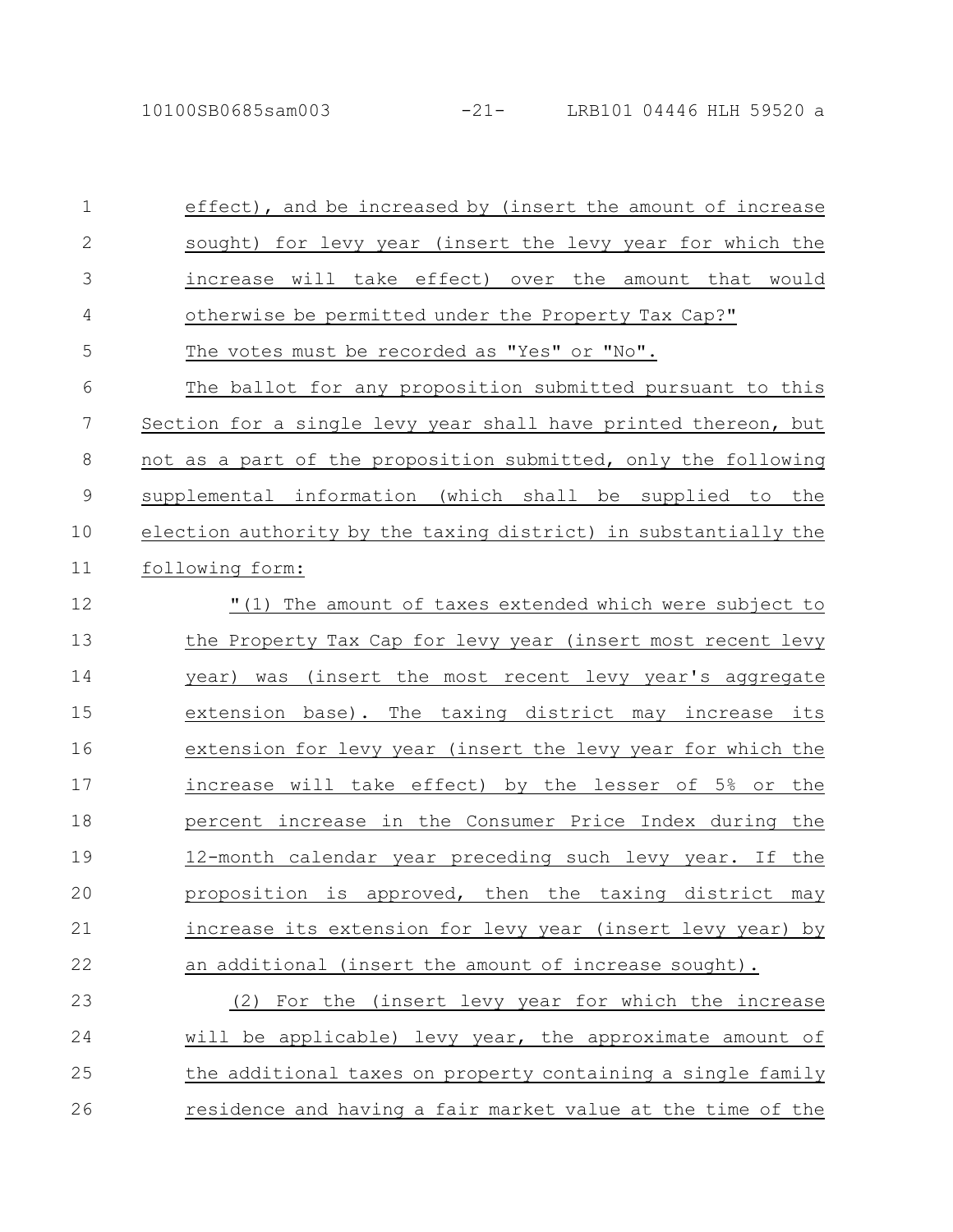10100SB0685sam003 -22- LRB101 04446 HLH 59520 a

referendum of \$100,000 is estimated to be (insert amount).". The votes must be recorded as "Yes" or "No". The ballot for any proposition submitted pursuant to this Section for multiple levy years shall have printed thereon, but not as a part of the proposition submitted, only the following supplemental information (which shall be supplied to the election authority by the taxing district) in substantially the following form: "(1) The amount of taxes extended which were subject to the Property Tax Cap for levy year (insert most recent levy year) was (insert the most recent levy year's aggregate extension base). The taxing district may increase its extension for levy year (insert each levy year for which an increase will take effect) by the lesser of 5% or the percent increase in the Consumer Price Index during the calendar year preceding the applicable levy year. If the proposition is approved, then the taxing district may increase its extension for [repeat for each applicable levy year] levy year (insert levy year) by an additional (insert the amount of increase sought). 1 2 3 4 5 6 7 8 9 10 11 12 13 14 15 16 17 18 19 20 21

(2) [Repeat for each applicable levy year] For the (insert levy year for which the increase will be applicable) levy year, the approximate amount of the additional taxes on property containing a single family residence and having a fair market value at the time of the 22 23 24 25 26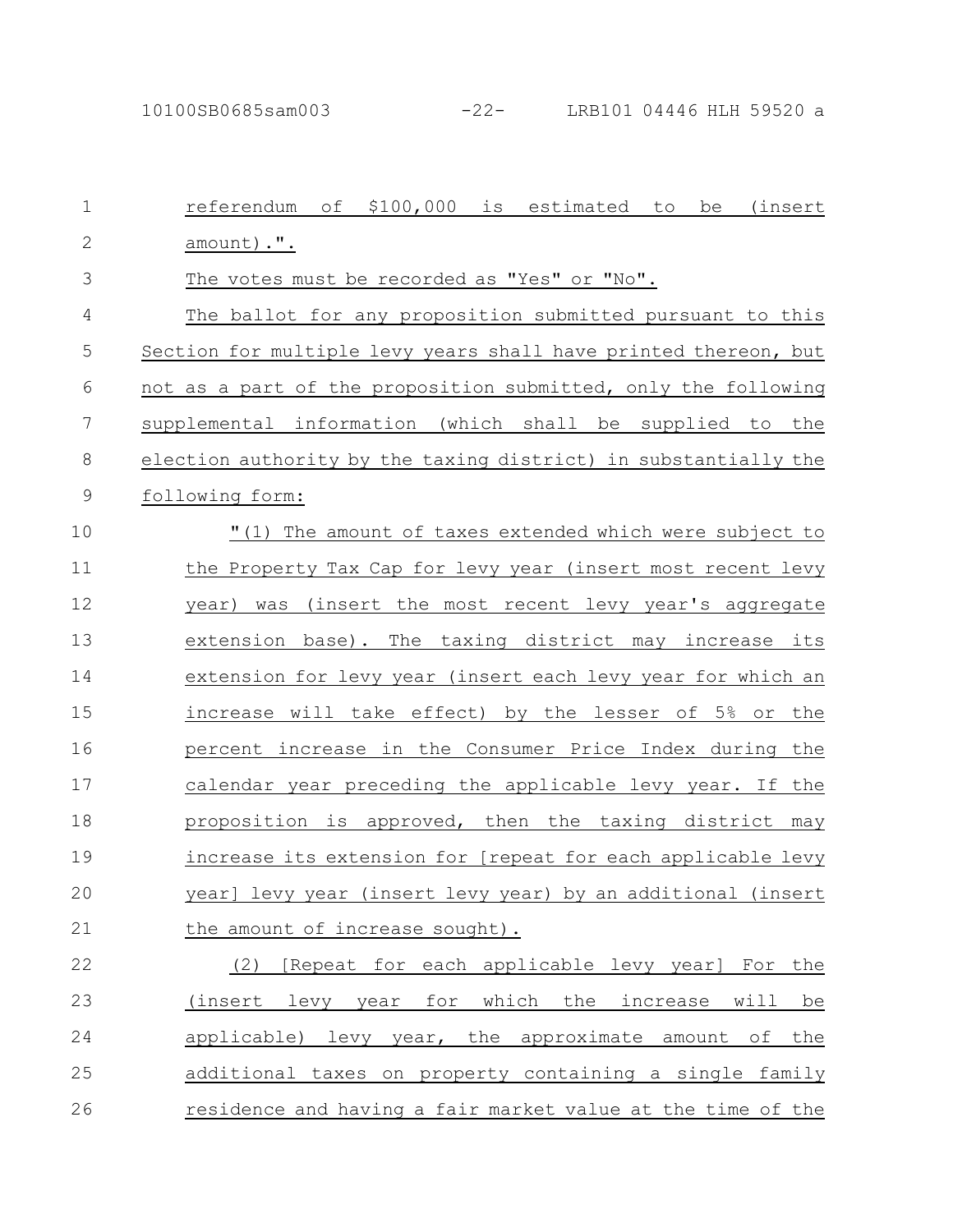| $\mathbf 1$   | \$100,000<br>referendum<br>оf<br>is<br>estimated<br>(insert<br>to<br>be |
|---------------|-------------------------------------------------------------------------|
| $\mathbf{2}$  | amount) .".                                                             |
| 3             | The votes must be recorded as "Yes" or "No".                            |
| 4             | In either case, the approximate amount of the additional                |
| 5             | taxes extendable shown in paragraph (2) shall be calculated by          |
| 6             | multiplying \$100,000 (the fair market value of the property            |
| 7             | without regard to any property tax exemptions) by (i) the               |
| $\,8\,$       | percentage level of assessment prescribed for that property by          |
| $\mathcal{G}$ | statute, or by ordinance of the county board in counties that           |
| 10            | classify property for purposes of taxation in accordance with           |
| 11            | Section 4 of Article IX of the Illinois Constitution; (ii) the          |
| 12            | most recent final equalization factor certified to the county           |
| 13            | clerk by the Department of Revenue at the time the taxing               |
| 14            | district initiates the submission of the proposition to the             |
| 15            | electors; and (iii) the applicable increase in the aggregate            |
| 16            | extension proposed in the question; and dividing the result by          |
| 17            | the last known equalized assessed value of the taxing district          |
| 18            | at the time the submission of the question is initiated by the          |
| 19            | taxing district. Any notice required to be published in                 |
| 20            | connection with the submission of the proposition shall also            |
| 21            | contain this supplemental information and shall not contain any         |
| 22            | other supplemental information regarding the proposition. Any           |
| 23            | error, miscalculation, or inaccuracy in computing any amount            |
| 24            | set forth on the ballot and in the notice that is not                   |
| 25            | deliberate shall not invalidate or affect the validity of any           |
| 26            | proposition approved. Notice of the referendum shall be                 |